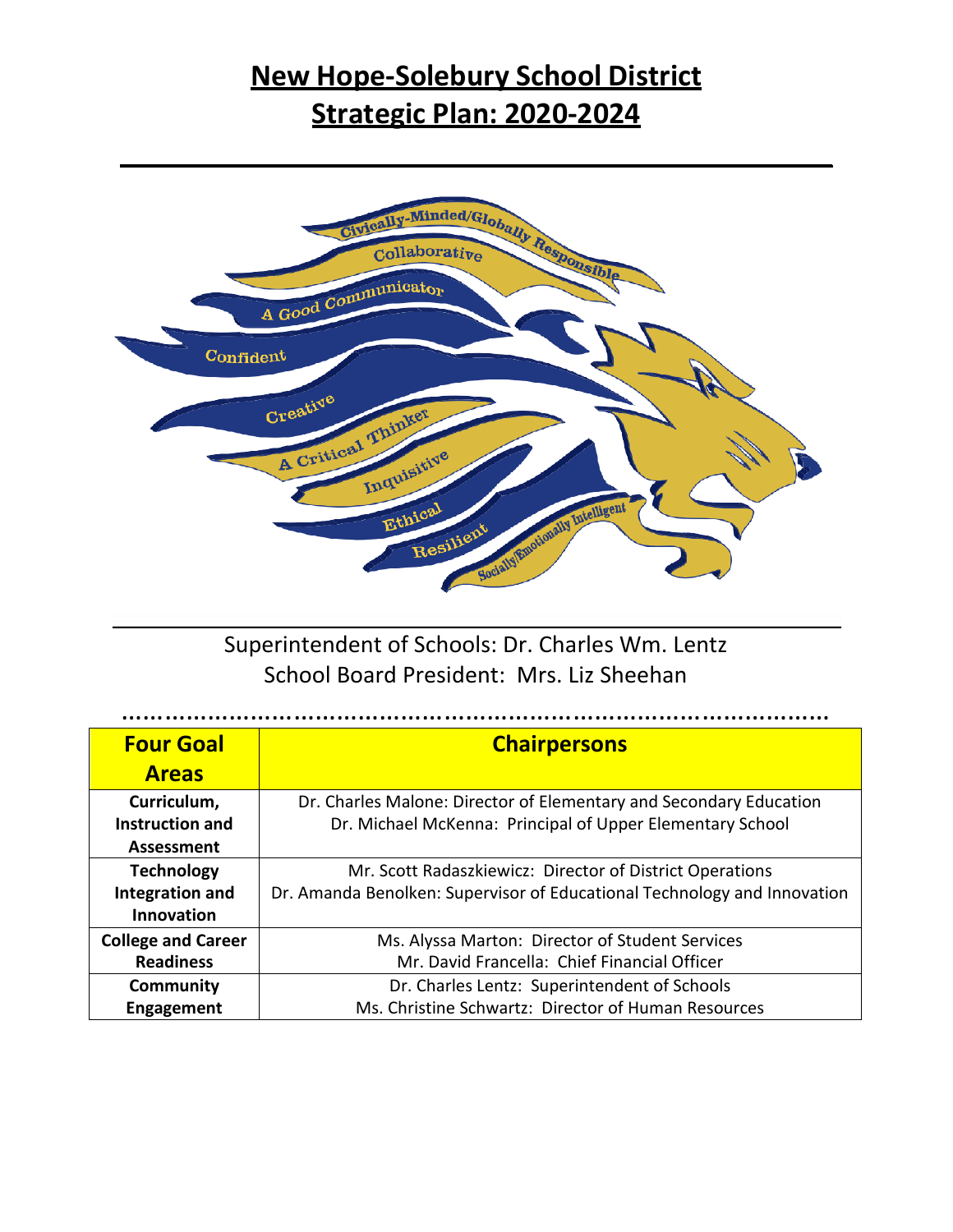### **INTRODUCTION**

The New Hope-Solebury School District is committed to continue its tradition of excellence to ensure that all our students are afforded every opportunity to achieve personal growth and success in their learning experience. As a school district team, we strive to ensure that each student is provided with the supports and resources they need to realize their potential and to achieve. Our Board of School Directors, faculty, staff and administration are committed to providing a comprehensive, engaging and rigorous instructional program and a comprehensive system of supports and services for our students which maximize their opportunities for success and achievement.

Central to our students' success if a comprehensive curriculum which challenges our students and actively engages them in the learning process. We strive to provide a wide array of learning activities for our students which allow them to explore their interests, while providing them with a breadth of learning experiences which prepare them for their post-secondary life opportunities. We are committed to ensuring that our curriculum fosters growth in our students which prepare them realize success and prepare them to be college and career ready. Through our comprehensive plan we have sought to conduct a thoughtful analysis of areas where we can continue to expand our curriculum to enhance student learning and broaden the scope of our curricular activities to further prepare our students for life beyond the classroom.

Integral to all learning experiences in today's learning environments is the integration of technology to afford our students with opportunities to expand their learning beyond the walls of the traditional classroom. Technology provides opportunities to foster student growth, differentiate instruction and broaden learning. New Hope-Solebury has been forward thinking in its integration of technology as a critical tool to enhance student learning through one on one learning initiatives and a wide array of technological tools. Technology is a vehicle through which we work to enhance our students' learning and further their individual growth. Our comprehensive plan seeks to examine how we can further the expansion of our technology in a strategic way to continue to remain a cutting-edge district in our use of technology to unlock further student learning.

The New Hope-Solebury School District has sought to ensure that we have provided learning environments which embrace our students and allow them to be valued members of our school communities. Recent trends across the nation have shown that students are increasingly fraught with social and emotional concerns. As a school district we have seen similar trends in our student population and for this reason have determined to focus on social/emotional learning as a critical component of our comprehensive plan. In order for our students to realize their potential, we need to make certain that they are connected and contributing members of our school district community and therefore we need to make this a priority in our future work as a school district.

Our final focus in our comprehensive plan is community engagement. The broader school district community is essential for the success of a school district and it is imperative that the school district and community work in collaboration for the success of the school district and our students. To that end, this is the final area of focus for our comprehensive plan so that we can broaden our outreach to our community, collaborate on initiatives, and partner on projects which will enhance the opportunities for our students and families.

This plan reflects the cumulative effort of over 80 members of our entire school district community representing a wide array of patrons including; students, faculty, support staff, community members, parents, business leaders, administration and Board members. We are deeply appreciative of their hard work and dedication to the creation of this comprehensive plan. Our plan represents ambitious goals to move our school district forward to continue to ensure that our district remains a premier school district in Bucks County. By focusing on our curriculum, our technology, our college and career readiness, and our relationship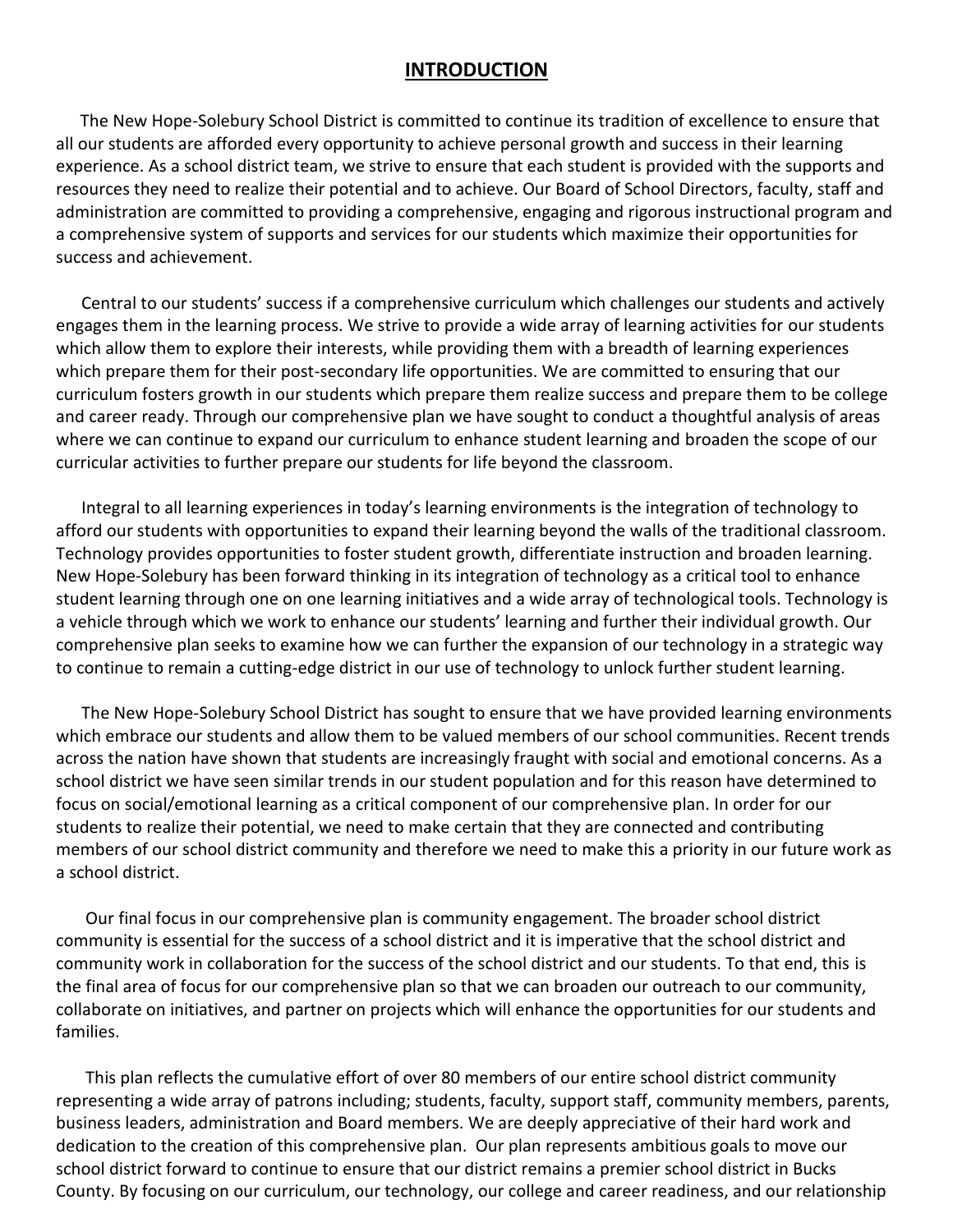with our community we believe we will enhance the success, viability and potential of our school district by the end of the plan in 2024.

As a part of the development of our comprehensive plan we have also established the Profile of a New Hope-Solebury graduate which frames the outcomes we hope that all our students will realize at the conclusion of their educational experience in our school district. As a school district we seek to develop wellrounded students who possess a comprehensive set of skills which will afford them the opportunity to be college and career ready and able to realize their success in their future. The Profile of a Graduate is designed to identify these critical skills which we hope to foster in our students beyond the scope of their curricular learning.

We appreciate the support that our entire school community provides our students, our faculty and staff and our entire school district community so that we can realize our goals and the success of our students. Through the achievement of the goals outlined in this plan we will be able to broaden the scope of our district's success and allow our school district to truly be the heart of our community and make a difference in the lives of all our students.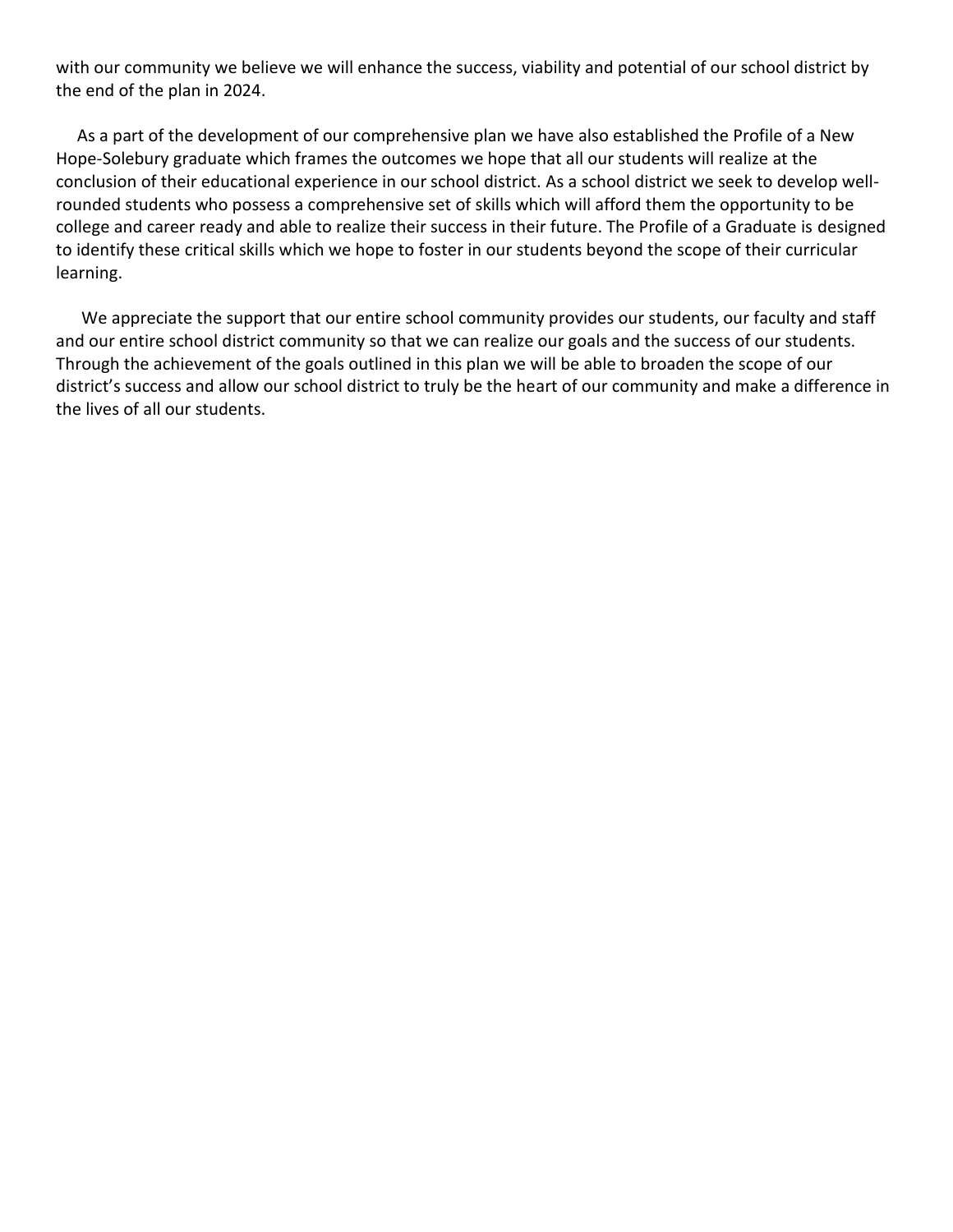### **NEW HOPE-SOLEBURY SCHOOL DISTRICT COMPREHENSIVE PLANNING TEAM**

| <b>Name</b>               | <b>Position</b>                     | <b>School</b>                  | <b>Strategic Planning</b>   |
|---------------------------|-------------------------------------|--------------------------------|-----------------------------|
|                           | (if Employee)                       |                                | <b>Role</b>                 |
| Charles Lentz             | Superintendent                      | $K-12$                         | <b>Internal Facilitator</b> |
| <b>Charles Malone</b>     | Director of Elementary and          | $K-12$                         | Administrator               |
|                           | <b>Secondary Education</b>          |                                |                             |
| David Francella           | <b>Chief Financial Officer</b>      | $K-12$                         | Administrator               |
| <b>Christine Schwartz</b> | Director of Human                   | $K-12$                         | Administrator               |
|                           | Resources                           |                                |                             |
| Scott Radaszkiewicz       | <b>Director of District</b>         | $K-12$                         | Administrator               |
|                           | Operations                          |                                |                             |
| Alyssa Marton             | <b>Director of Student Services</b> | $K-12$                         | Administrator               |
| Amanda Benolken           | <b>Supervisor of Educational</b>    | $K-12$                         | Administrator               |
|                           | Technology and Innovation           |                                |                             |
| Steven Seier              | High School Principal               | <b>High School</b>             | Administrator               |
| <b>Brian Loving</b>       | Middle School Principal             | Middle School                  | Administrator               |
| Michael McKenna           | <b>Upper Elementary School</b>      | <b>Upper Elementary School</b> | Administrator               |
|                           | Principal                           |                                |                             |
| Jennifer Bloom            | Lower Elementary School             | Lower Elementary School        | Administrator               |
|                           | Principal                           |                                |                             |
| Erik Pedersen             | <b>Assistant Principal</b>          | High School/Middle School      | Administrator               |
| Kris Foulke               | <b>Athletic Director</b>            | High School/Middle School      | Administrator               |
| Kim Keller                | Director of Food Service            | $K-12$                         | Administrator               |
| Liz Sheehan               | <b>Board President</b>              | $K-12$                         | <b>School Board</b>         |
| John Augenblick           | <b>Board Member</b>                 | $K-12$                         | <b>School Board</b>         |
| Deirdre Alderfer          | <b>Board Member</b>                 | $K-12$                         | <b>School Board</b>         |
| Montu Patel               | <b>Board Member</b>                 | $K-12$                         | <b>School Board</b>         |
| Mark Kopp                 | <b>Elementary Teacher</b>           | Lower Elementary School        | Teacher                     |
| Nicole Brown              | <b>Elementary Teacher</b>           | <b>Upper Elementary School</b> | Teacher                     |
| <b>Tom Marrone</b>        | <b>Elementary Teacher</b>           | Lower Elementary School        | Teacher                     |
| Jacqueline Miller         | <b>Elementary Teacher</b>           | Lower Elementary School        | Teacher                     |
| <b>Tara Sanders</b>       | <b>High School Teacher</b>          | <b>High School</b>             | Teacher                     |
| <b>Judy Finn</b>          | <b>Board Member</b>                 | $K-12$                         | <b>School Board</b>         |
| Doug Olszewski            | Social Worker                       | <b>High School</b>             | Teacher                     |
| <b>Stephanie Marrone</b>  | <b>Elementary Teacher</b>           | <b>Upper Elementary School</b> | Teacher                     |
| <b>Christine Demore</b>   | <b>Elementary Teacher</b>           | <b>Upper Elementary School</b> | Teacher                     |
| Morgan Burns              | <b>Elementary Teacher</b>           | <b>Upper Elementary School</b> | Teacher                     |
| Christyn Golden           | Social Worker                       | Middle School                  | Teacher                     |
| Andrew Ordover            | <b>Board Member</b>                 | $K-12$                         | <b>School Board</b>         |
| <b>Hebat El-Turky</b>     | Counselor                           | <b>High School</b>             | Teacher                     |
| Lane Sincavage            | Middle School Teacher               | Middle School                  | Teacher                     |
| Patrick O'Leary           | <b>Elementary Teacher</b>           | <b>Upper Elementary School</b> | Teacher                     |
| Laurie Gale               | <b>Elementary Teacher</b>           | <b>Upper Elementary School</b> | Teacher                     |
| Janet Berger              | <b>Elementary Teacher</b>           | Lower Elementary School        | Teacher                     |
| Kelly Schollin            | <b>Elementary Teacher</b>           | Lower Elementary Teacher       | Teacher                     |
| Jennifer Loving           | <b>Elementary Teacher</b>           | Lower Elementary Teacher       | Teacher                     |
| Deirdre Cibelli           | Parent                              |                                | Parent                      |
| John O'Hara               | <b>High School Teacher</b>          | <b>High School</b>             | Teacher                     |
| Maria Bennett             | <b>Support Staff</b>                | High School                    | <b>Support Staff</b>        |
| Sarah Reeder              | Counselor                           | High School                    | Teacher                     |
| <b>Stacy Mardirossian</b> | Parent                              |                                | Parent                      |
| Jo Ann Roze               | Parent                              |                                | Parent                      |
| Michael Zokewitz          | <b>Community Member</b>             |                                | <b>Community Member</b>     |
| <b>Trish Dizio</b>        | Parent                              |                                | Parent                      |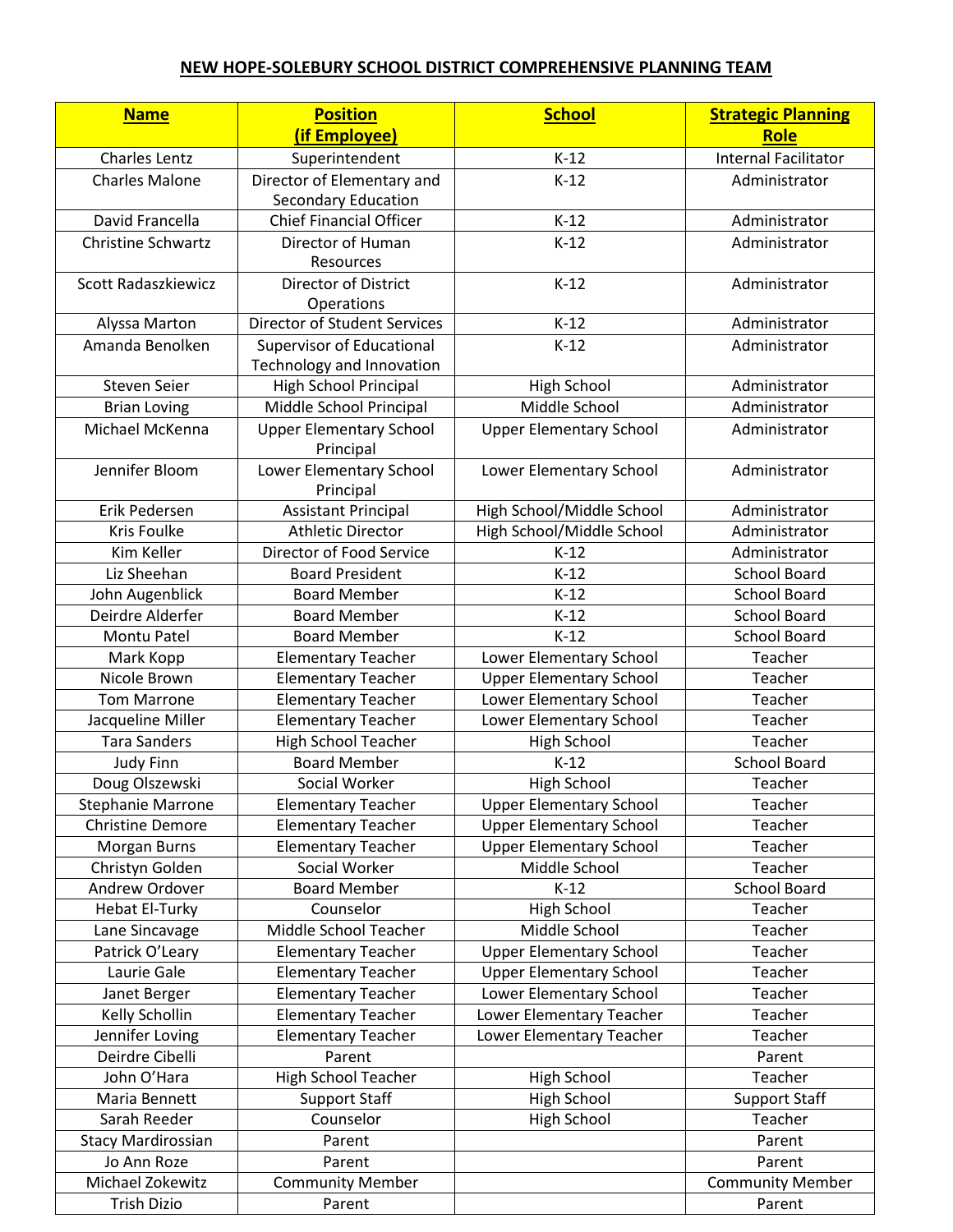| Kristen Yount            | <b>Community Member</b>     |                                | <b>Community Member</b>     |
|--------------------------|-----------------------------|--------------------------------|-----------------------------|
| Kathy Feehan             | <b>Community Member</b>     |                                | <b>Community Member</b>     |
| <b>Remington Scott</b>   | <b>Community Member</b>     |                                | <b>Community Member</b>     |
| Megan Sobecki            | Parent                      |                                | Parent                      |
| Lisa Baranchuk           | Parent                      |                                | Parent                      |
| Jery Sun                 | Student                     | <b>High School</b>             | Student                     |
| Georgia Pappas           | Student                     | <b>High School</b>             | Student                     |
| <b>Chance Trammel</b>    | Student                     | <b>High School</b>             | Student                     |
| Karin Last               | Parent                      |                                | Parent                      |
| Yona Rose                | <b>Elementary Teacher</b>   | <b>Upper Elementary School</b> | Teacher                     |
| Kathleen Kramer          | Parent                      |                                | Parent                      |
| Erica Chick              | Parent                      |                                | Parent                      |
| <b>Tracy Costigan</b>    | <b>Community Member</b>     |                                | <b>Community Member</b>     |
| Laura Miller             | Parent                      |                                | Parent                      |
| <b>Adrienne Deussing</b> | Parent                      |                                | Parent                      |
| <b>Todd Faye</b>         | Parent                      |                                | Parent                      |
| <b>Heather Robtson</b>   | Counselor                   | Middle School                  | Teacher                     |
| Zach Mahon               | <b>Community Member</b>     |                                | <b>Community Member</b>     |
| <b>Charlie Cabelus</b>   | Student                     | High School                    | Student                     |
| <b>Tania Hedlund</b>     | Parent                      |                                | Parent                      |
| David Cane               | Parent                      |                                | Parent                      |
| Gary Snyder              | <b>Community Member</b>     |                                | <b>Community Member</b>     |
| Carla Jaquess            | Parent                      |                                | Parent                      |
| Catherine Savitsky       | <b>Community Member</b>     |                                | <b>Community Member</b>     |
| <b>Tonya Grieco</b>      | Parent                      |                                | Parent                      |
| <b>Ethan Apparies</b>    | Student                     | High School                    | Student                     |
| <b>David Gross</b>       | <b>Community Member</b>     |                                | <b>Community Member</b>     |
| Marina Skuban            | Student                     | High School                    | Student                     |
| Liam Griffith            | Student                     | High School                    | Student                     |
| Anna Prager              | Student                     | <b>High School</b>             | Student                     |
| Megan Siano              | Student                     | <b>High School</b>             | Student                     |
| <b>Brady Hendricks</b>   | Student                     | <b>High School</b>             | Student                     |
| <b>Ben House</b>         | Student                     | <b>High School</b>             | Student                     |
| Alex Wilson              | Student                     | <b>High School</b>             | Student                     |
| <b>Rory Yerkes</b>       | <b>High School Teacher</b>  | <b>High School</b>             | Teacher                     |
| Nicole Brown             | <b>Elementary Teacher</b>   | <b>Upper Elementary School</b> | Teacher                     |
| Michelle Reynolds        | <b>Elementary Teacher</b>   | Lower Elementary School        | Teacher                     |
| Gerriann Tealer          | Parent                      |                                | Parent                      |
| Megan Larson             | <b>Elementary Teacher</b>   | <b>Upper Elementary School</b> | Teacher                     |
| JoAnn Perotti            | <b>External Facilitator</b> |                                | <b>External Facilitator</b> |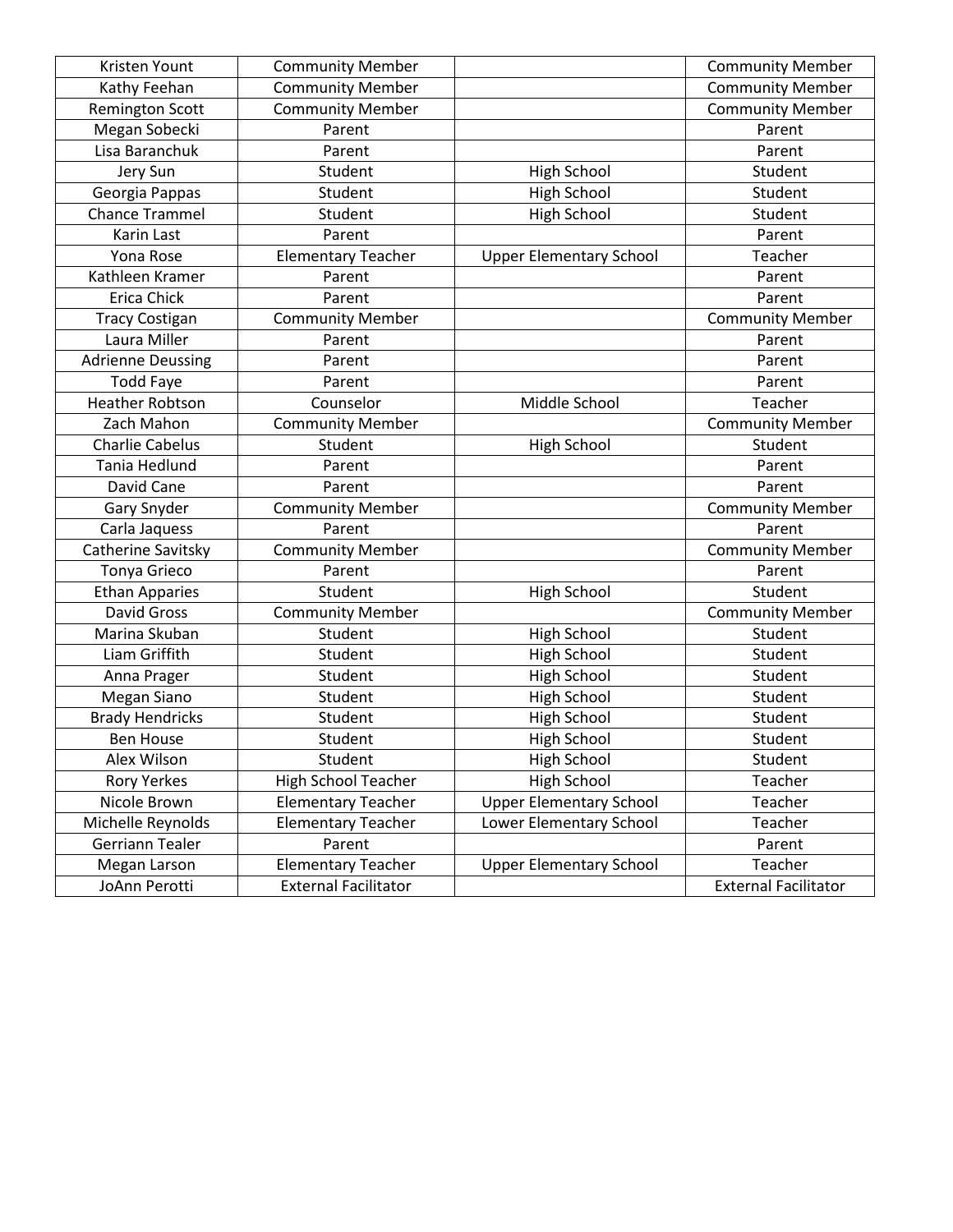# **Goal Area One: Curriculum Instruction and Assessment**

### **Goal Statement:**

The New Hope-Solebury School District will ensure that all students have access to high quality instruction that meets their academic needs. Further, the District will expand curriculum which is differentiated and comprehensive to ensure that all students achieve their personal level of success. We have also identified in our data areas of opportunity for disaggregate student groups including our special education students, our Hispanic students and our Economically Disadvantaged Students.

### • *Strategy One: Instructional Time*

Establish a district system which differentiates instruction to meet the varied learning needs of students. The district will investigate and propose school bell schedules that facilitate research based instructional practices to meet the varied learning needs of students with the intention of increasing instructional time.

#### • *Strategy Two: Multi-Tiered System of Support*

Establish a district system that ensures students who are academically at risk are identified early and are supported by a process that provides interventions based upon student needs and includes procedures for monitoring effectiveness. The district will refine its Multi-Tiered System of Support (MTSS) to better meet the needs of all its students but in particular at-risk students by ensuring each school has a MTSS team in place that is trained and supported to facilitate targeted interventions and supports.

### • *Strategy Three: Portrait of aGraduate*

Establish a district system which integrates future ready skills inclusive of the 4 C's – creativity, collaboration, critical thinking and communication through learning activities and instruction; and creates learning environments which are flexible and provide for variance in instructional modalities to meet the needs of all students. Graduating seniors will demonstrate that they have met the "4 C's" by developing a portfolio of evidence that highlights the 11 indicators of "Portrait of a New Hope-Solebury Graduate."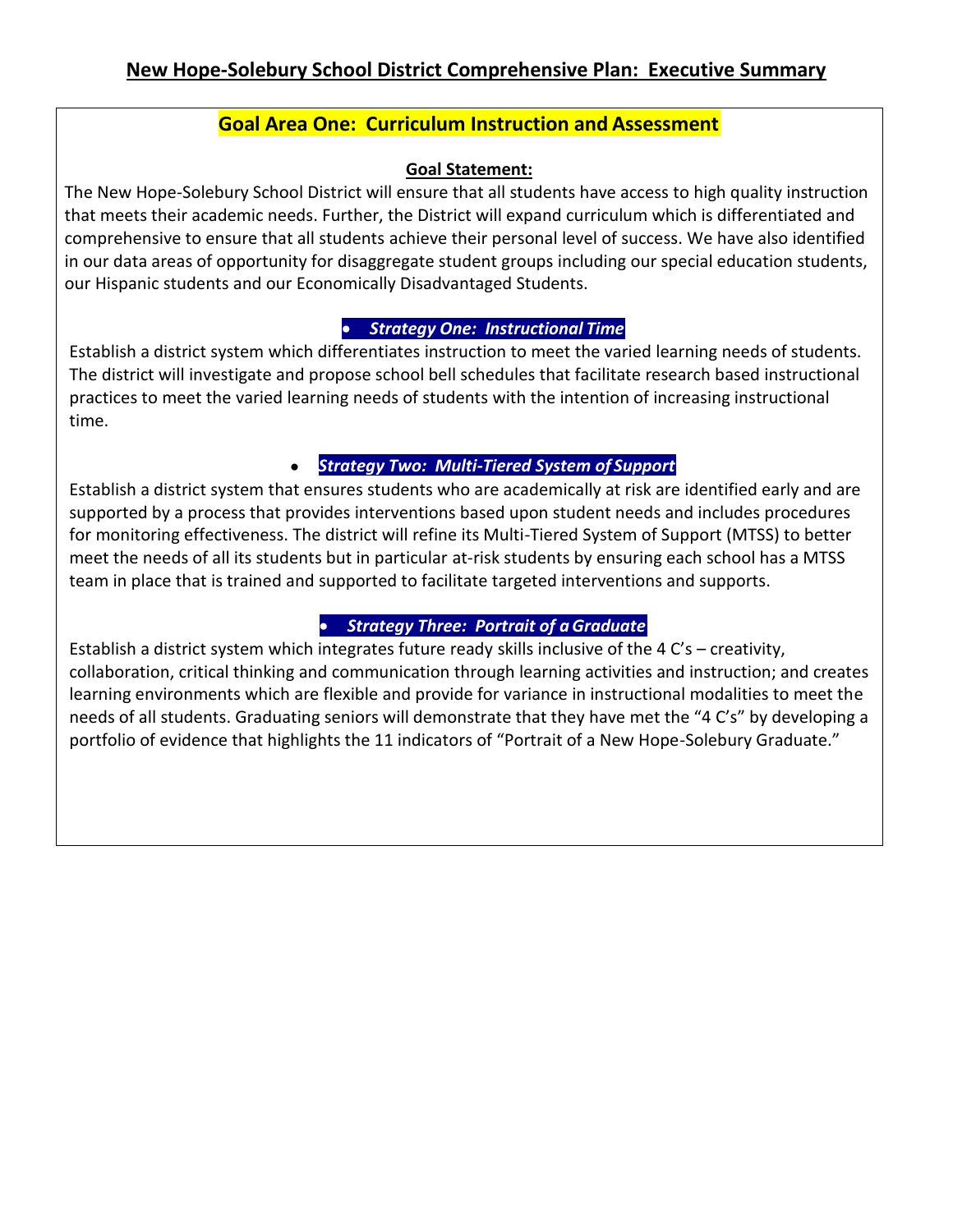## **Goal Area Two: Technology Integration and Innovation**

### **Goal Statement:**

The New Hope-Solebury School District will continue to provide stimulating, rich learning environments with a focus on meaningful and purposeful technology integration across the K-12 curricula. In the New Hope-Solebury School District we have continued to stay ahead of technology innovations to support student learning. In order for the school district to continue to remain current with technology and instructional innovation in a fiscally prudent manner, it will be necessary for the district to develop and prioritize a long term plan for technology which considers new developments in technology, the needs of the school district, and improvement necessary to continue to support the District in keeping pace with changes in technology to support student learning.

### • *Strategy One: Empowering Students with Technology*

Over the course of the next three years, students will leverage technology by taking an active role in choosing, achieving and demonstrating competency in their learning as well as utilizing technologies within a design process to identify and solve problems by creating new, useful or imaginative solutions.

### • *Strategy Two: Elevating Student Learning withTechnology*

Over the next three years, educators will continually improve their practice by learning from and with others by exploring innovative practices that leverage technology to elevate student learning.

### **• Strategy Three: Maintenance and Deployment**

Ensure appropriate technological resources are available to all stakeholders to support teaching and learning. Provide and support equitable access to technology devices and resources across the district.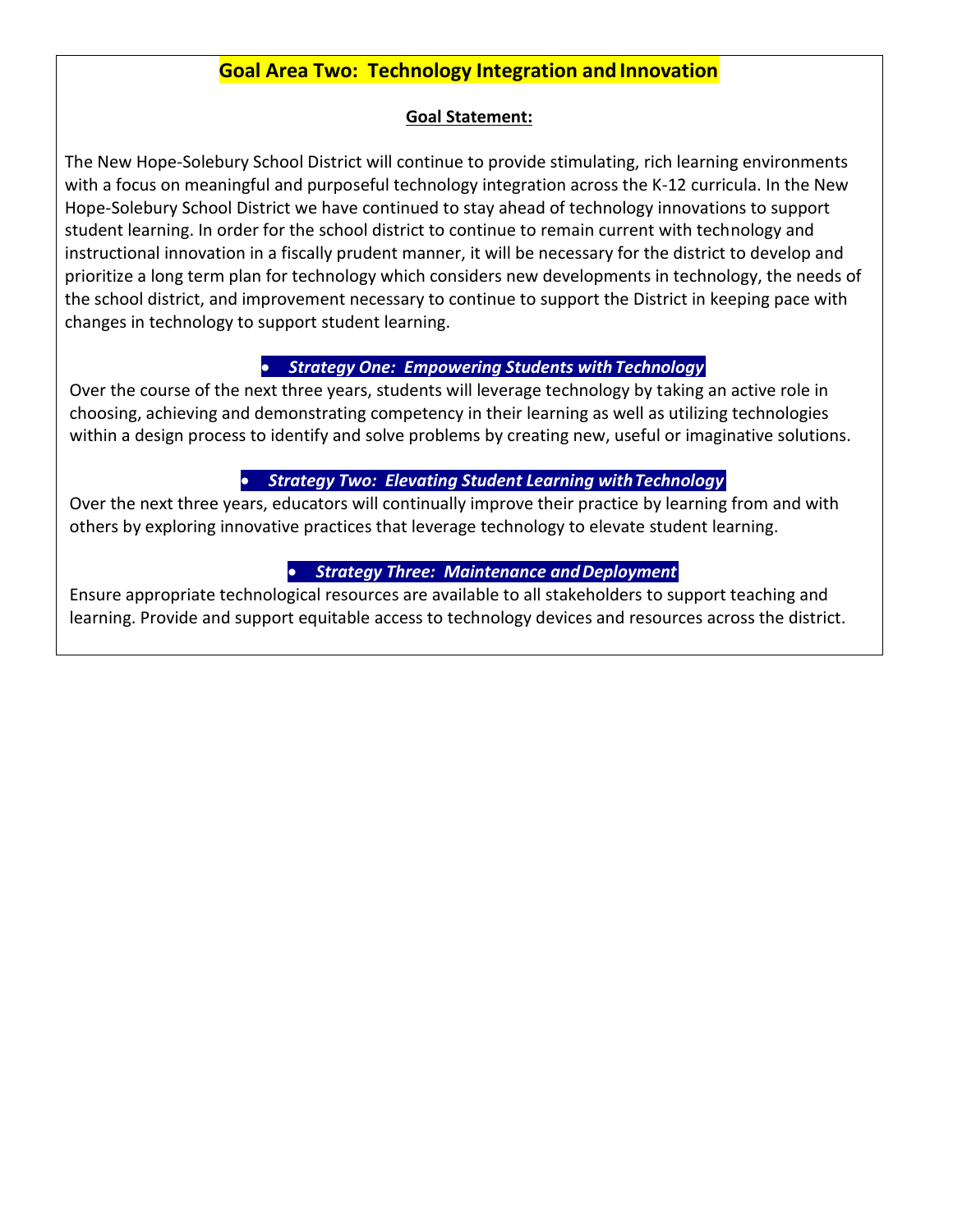## **Goal Area Three: College and Career Readiness**

### **Goal Statement:**

The New Hope-Solebury School District believes that it is critical to prepare its students for the  $21^{st}$ century and the increasingly evolving higher education and work environment. In order to prepare our students with an excellent foundation on which they can build their future we must examine opportunities to ensure our students are college and career ready. Additionally, the New Hope-Solebury School District will continue to provide safe and secure environments for our students, staff and community members. A well-maintained and secure physical plant is essential to the overall success of the District. It is also crucial to support students and staff in their social, emotional and behavioral needs. In the New Hope-Solebury School District we have been responding to the state and federal initiatives to increase the college and career readiness of our students. As such, through our Act 339 Guidance Plan, we have been examining ways in which to further our students' exposure to college and career learning activities to further their understanding of the opportunities available to them after high school. The district will employ additional opportunities to engage community partners and businesses to provide our students with opportunities for internships, externships, career fairs, and mentorships. As noted in our Safe 2 Say Reports, faculty and staff information, and surveys completed in our comprehensive planning process, it is also essential that the school district examine how to support the whole student. We have noted an increase in the levels of anxiety and depression in our students and concerns related to their overall social and emotional well-being. Therefore, in addition to the college and career readiness skills which we need to develop, the school district will also implement measures to enhance the social and emotional well-being of our students.

### • *Strategy One: College and CareerReadiness*

Increase student awareness of competencies of college and career readiness skills. All students in the New Hope-Solebury School District will demonstrate standards-based career and college readiness competencies through comprehensive portfolio artifacts collected beginning in kindergarten and culminating in 12<sup>th</sup> grade. The New Hope-Solebury School District believes that it is critical to prepare its students to be future ready for the increasingly evolving higher education and work environment. In order to prepare our students with an excellent foundation on which they can build their future, we must examine opportunities to ensure our students are college and career ready.

### • *Strategy Two: Safe and Secure Environment*

Provide safe and secure environments for our students, staff and community members. A wellmaintained and secure physical plan is essential to the overall success of the District. It is also crucial to support students and staff in their social, emotional and behavioral needs. This can be achieved by following a long-range capital project plan and accompanying financial plan that will be consistently monitored and reviewed at the Facilities Advisory Committee Meetings.

### • *Strategy Three: Welcoming School District Community*

Create a welcoming school district community which is responsive to the needs of all stakeholder groups through the implementation of programs such as No Place for Hate and recommendations from the Equity Committee. Enhance school district climate and proactive safety activities through the development of interventions to address concerns identified through the PAYS Survey and through the implementation of School-Wide Positive Behavior Support and other similar interventions.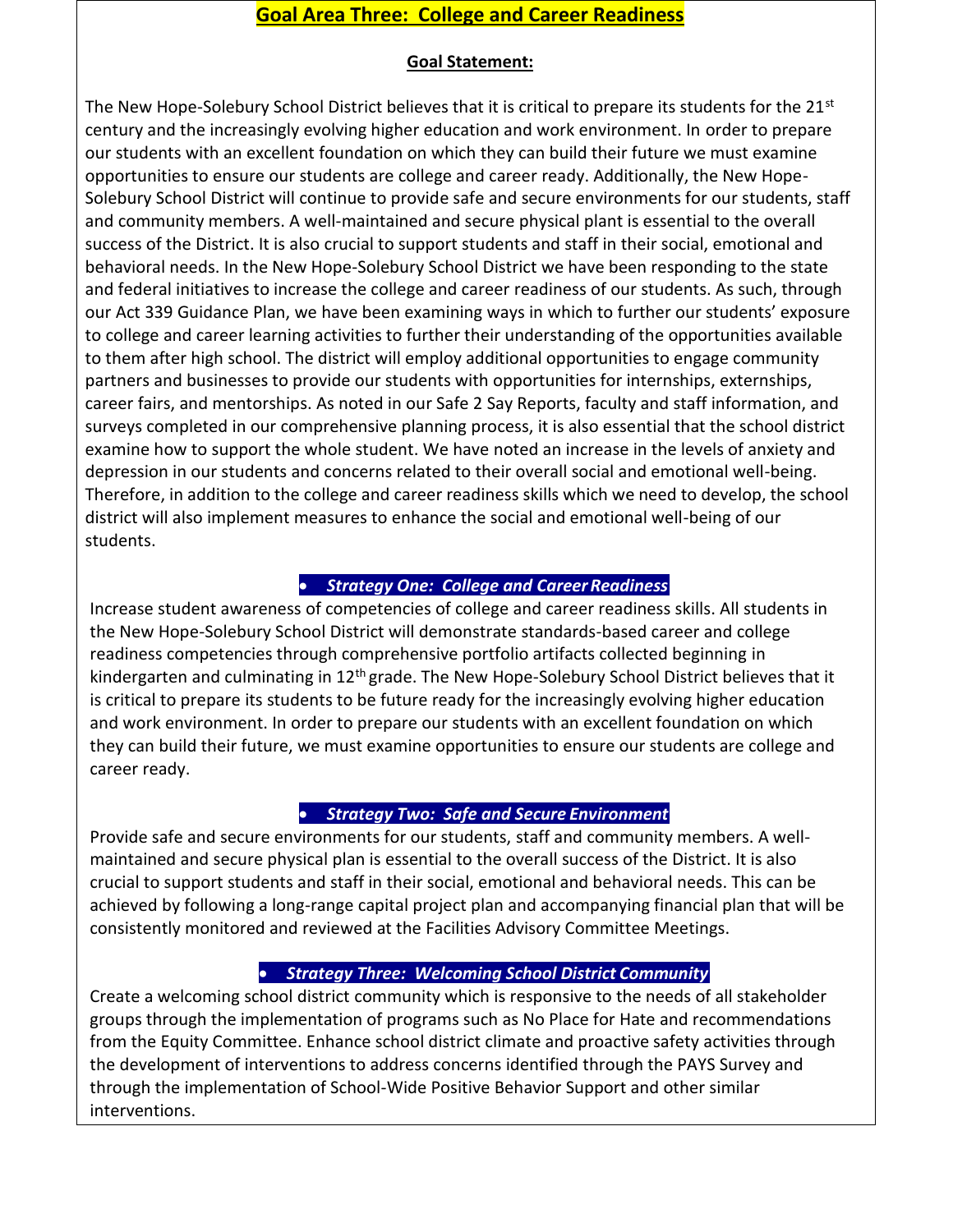### **Goal Area Four: Community Engagement**

### **Goal Statement**

The New Hope-Solebury School District has identified communication as a goal for the comprehensive planning process so that the district can increase its level of connectivity with its stakeholder groups. The school district will conduct a communications audit and develop a communication plan to increase the level of connectivity of engagement with stakeholder groups as evidenced through increased stakeholder involvement in school district activities.

### • *Strategy One: Communication Outreach*

The New Hope-Solebury School District has identified communication as a goal for the comprehensive planning process so that the district can increase its level of connectivity with its stakeholder groups. The school district will conduct a communications audit and develop a communication plan to increase the level of connectivity of engagement with stakeholder groups as evidenced through increased stakeholder involvement in school district activities.

### • *Strategy Two: Stakeholder Engagement*

The New Hope-Solebury School District will develop a plan for the active engagement of stakeholder groups within the school district community through specifically targeted outreach initiatives to increase the level of engagement of these groups with the school district. There are several stakeholder groups in our community which have been marginally engaged in our school community and no specific effort has been taken to seek to develop partnerships with them. Some of the groups include our senior citizen group, our alumni, and our local businesses. Through the development of this goal, we expect to increase the engagement of these groups with our school district which will provide for increased opportunities for partnerships between these patrons and the school district.

#### • *Strategy Three: District Branding*

The New Hope-Solebury School District has numerous accomplishments which can be highlighted to showcase our school district to our community and share our school district's story. In order to highlight the achievements and accomplishments of our school district, the school district will develop a branding initiative which can be utilized to heighten community and regional awareness of the New Hope-Solebury School District and its value prospect for the school district community.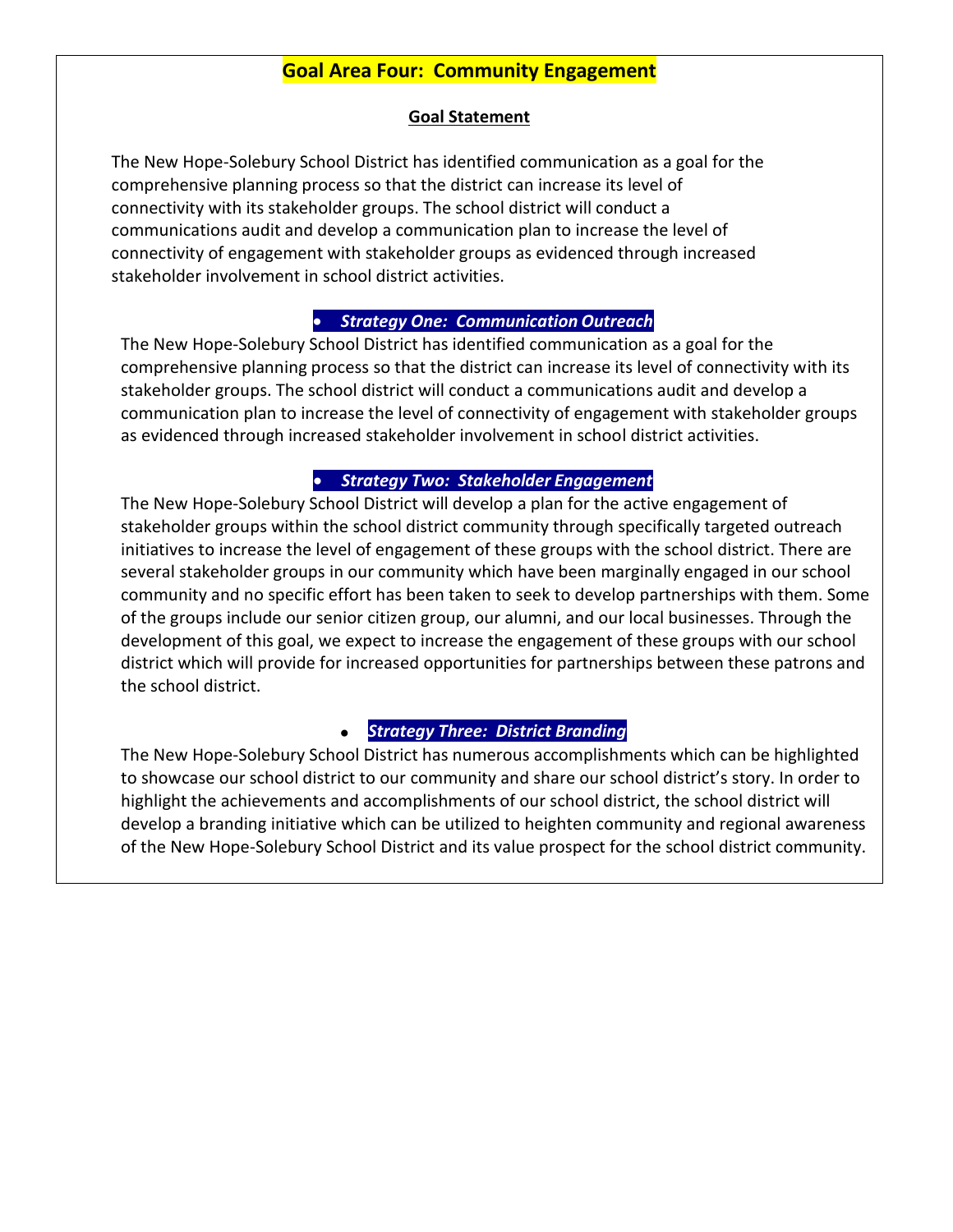### **GOAL 1**

### **CURRICULUM, INSTRUCTION AND ASSESSMENT**

#### *Strategy 1: Instructional Time*

**Establish a district system which differentiates instruction to meet the varied learning needs of students. The district will investigate and propose school bell schedules that facilitate research based instructional practices to meet the varied learning needs of students with the intention of increasing instructional time.**

#### **Action Step 1A**

| <b>Description of Action Step</b>         | The district will investigate and propose school bell schedules that facilitate research |
|-------------------------------------------|------------------------------------------------------------------------------------------|
|                                           | based instructional practices to meet the varied learning needs of students with the     |
|                                           | intention of increasing instructional time. Create scheduling committees to investigate  |
|                                           | the various developmentally appropriate schedules that best meet the needs of NHSSD      |
|                                           | students and staff (2 committees- one elementary, one secondary)                         |
| <b>People Responsible</b>                 | Director of Elementary and Secondary Education                                           |
| <b>Implementation Start and End Dates</b> | January 5, 2021 - June 5, 2021                                                           |

#### **Action Step 1B**

| <b>Description of Action Step</b>         | Schedules for consideration at the elementary level must not decrease Math and<br>Reading time already allotted, rather, there needs to be proposals around report card<br>timing and reporting (i.e. semesters). At the secondary level, proposals are to be<br>centered on increased instructional time across the board. |
|-------------------------------------------|-----------------------------------------------------------------------------------------------------------------------------------------------------------------------------------------------------------------------------------------------------------------------------------------------------------------------------|
|                                           |                                                                                                                                                                                                                                                                                                                             |
| <b>People Responsible</b>                 | Director of Elementary and Secondary Education                                                                                                                                                                                                                                                                              |
| <b>Implementation Start and End Dates</b> | August 1, 2021 - June 1, 2023                                                                                                                                                                                                                                                                                               |

#### **Action Step 1C**

| <b>Description of Action Step</b>         | Establish and maintain tiered interventions geared towards increasing student<br>achievement on state assessments as well as ensuring at-risk subgroups are targeted for<br>support. Data analysis during professional development days, PLCS and department<br>meetings will host sessions 1 time per month around MTSS/Tiered interventions to<br>bolster student achievement |
|-------------------------------------------|---------------------------------------------------------------------------------------------------------------------------------------------------------------------------------------------------------------------------------------------------------------------------------------------------------------------------------------------------------------------------------|
| <b>People Responsible</b>                 | Director of Elementary and Secondary Education                                                                                                                                                                                                                                                                                                                                  |
| <b>Implementation Start and End Dates</b> | September 1, 2020 - June 1, 2023                                                                                                                                                                                                                                                                                                                                                |

#### **Anticipated Output:**

New schedules will be developed which facilitate more instructional time for students and teachers in the classroom which will enhance the breadth and depth of curriculum which can be covered in a class period.

#### **Monitoring/Evaluation:**

Development of new schedules which will enhance instructional time. Student progress in the new schedules will be monitored to determine impact of increased instructional time.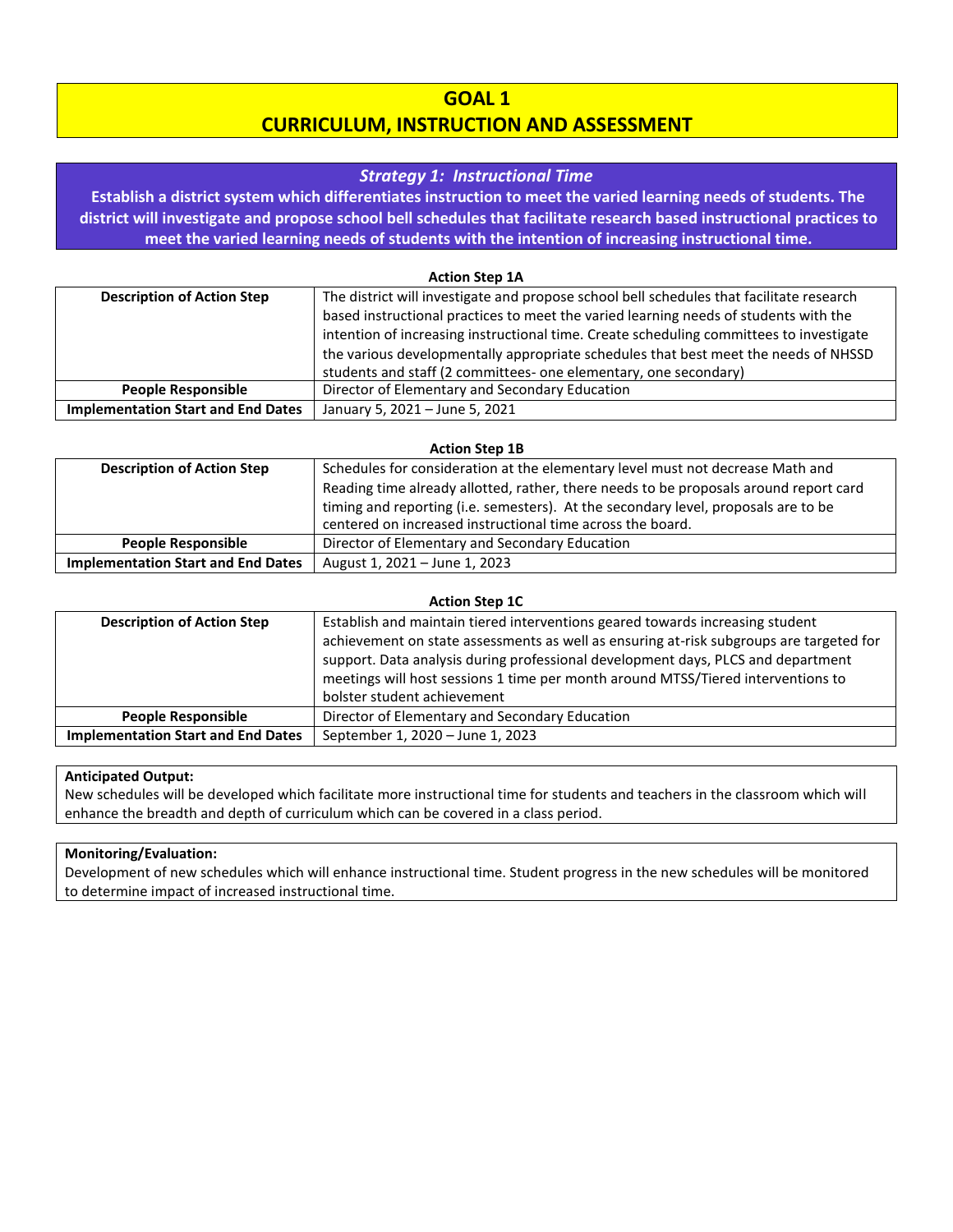### *Strategy 2: Multi-Tiered System of Support*

**Establish a district system that ensures students who are academically at risk are identified early and are supported by a process that provides interventions based upon student needs and includes procedures for monitoring effectiveness. The district will refine its Multi-Tiered System of Support (MTSS) to better meet the needs of all of its students but in particular at-risk students by ensuring each school has a MTSS team in place that is trained and supported to facilitate targeted interventions and supports.**

| <b>Action Step 2A</b>                     |                                                                                          |  |
|-------------------------------------------|------------------------------------------------------------------------------------------|--|
| <b>Description of Action Step</b>         | The district will refine its Multi-Tiered System of Support (MTSS) to better meet the    |  |
|                                           | needs of all its students but in particular at-risk students by ensuring each school has |  |
|                                           | an MTSS team in place that is trained and supported to facilitated targeted              |  |
|                                           | interventions and supports.                                                              |  |
| <b>People Responsible</b>                 | Director of Elementary and Secondary Education                                           |  |
| <b>Implementation Start and End Dates</b> | August 1, 2020 - June 1, 2021                                                            |  |

#### **Action Step 2B**

| <b>Description of Action Step</b>         | Review MTSS procedures in each school. Ensure each MTSS team consists of an       |
|-------------------------------------------|-----------------------------------------------------------------------------------|
|                                           | LEA/principal, school counselor, support/curriculum specialist, general education |
|                                           | teacher and special education teacher.                                            |
| <b>People Responsible</b>                 | Director of Elementary and Secondary Education                                    |
| <b>Implementation Start and End Dates</b> | August 1, 2020 – June 1, 2021                                                     |

#### **Action Step 2C**

| <b>Description of Action Step</b>         | Establish, maintain tiered interventions geared towards increasing student achievement<br>on state assessments as well as ensuring at-risk subgroups are targeted for support.<br>Data analysis during professional development days, PLCs and department meetings<br>will host sessions 1 time per month around MTSS/tiered interventions to bolster<br>student achievement. |  |
|-------------------------------------------|-------------------------------------------------------------------------------------------------------------------------------------------------------------------------------------------------------------------------------------------------------------------------------------------------------------------------------------------------------------------------------|--|
| <b>People Responsible</b>                 | Director of Elementary and Secondary Education                                                                                                                                                                                                                                                                                                                                |  |
| <b>Implementation Start and End Dates</b> | September 1, 2020 - June 1, 2023                                                                                                                                                                                                                                                                                                                                              |  |

#### **Anticipated Output:**

NHSSD will continue to refine its practices to better ensure quality educational opportunities, professional training, identify trends in data, target interventions for at-risk students and increase overall achievement for all students.

#### **Monitoring/Evaluation:**

Yearly data overview (January/February) provided at Curriculum Advisory Committee detailing progress towards achievement goals.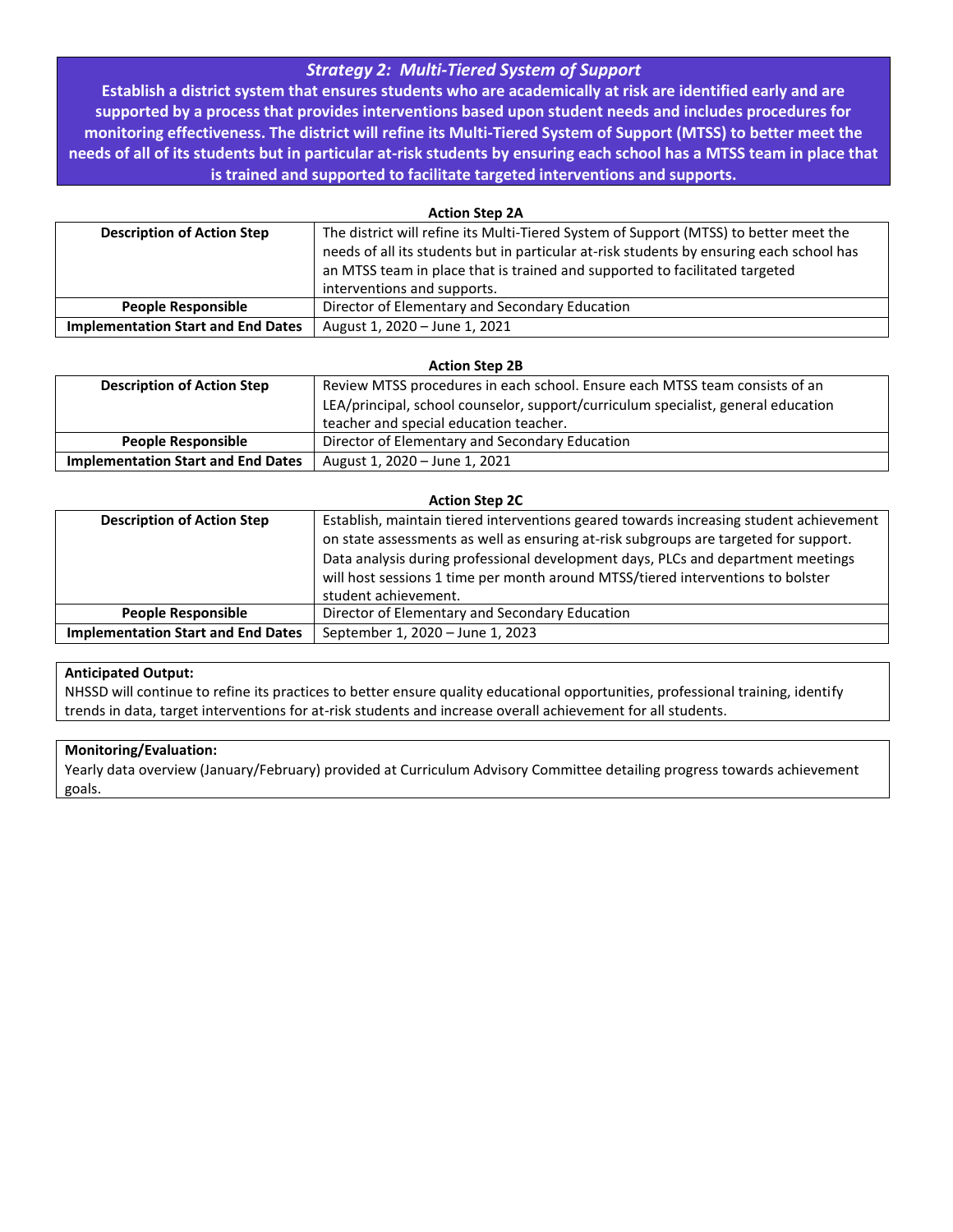### *Strategy 3: Portrait of a Graduate*

**Establish a district system which integrates future ready skills inclusive of the 4 C's – creativity, collaboration, critical thinking and communication through learning activities and instruction; and creates learning environments which are flexible and provide for variance in instructional modalities to meet the needs of all students. Graduating seniors will demonstrate that they have met the "4 C's" by developing a portfolio of evidence that highlights the 11 indicators of "Portrait of a New Hope-Solebury Graduate."**

| <b>Action Step 3A</b>                     |                                                                                     |  |
|-------------------------------------------|-------------------------------------------------------------------------------------|--|
| <b>Description of Action Step</b>         | Create small committee comprised of stakeholders tasked with developing the         |  |
|                                           | Portrait of a Graduate portfolio components. Identify various checkpoints where     |  |
|                                           | evidence can be "banked" for culminating analysis by graduating seniors. Create the |  |
|                                           | format/mechanism for gathering evidence - one piece of evidence per grade           |  |
|                                           | beginning in kindergarten and ending in Grade 12.                                   |  |
| <b>People Responsible</b>                 | Director of Elementary and Secondary Education                                      |  |
| <b>Implementation Start and End Dates</b> | January 1, 2021 - August 30, 2021                                                   |  |

#### **Action Step 3B**

| <b>Description of Action Step</b>         | First cohort to present portfolio evidence of Portrait of a Graduate. |
|-------------------------------------------|-----------------------------------------------------------------------|
| <b>People Responsible</b>                 | Director of Elementary and Secondary Education                        |
| <b>Implementation Start and End Dates</b> | September 30, 2021 – June 30, 2022                                    |

#### **Anticipated Output:**

Graduating seniors will demonstrate that they have met the "4 C's" (creativity, collaboration, critical thinking, and communication) by developing a portfolio of evidence that highlights the 11 indicators of "Portrait of a New Hope-Solebury Graduate."

#### **Monitoring/Evaluation:**

Electronic portfolio of student work in the indicators of the "Portfolio of a New Hope-Solebury Graduate."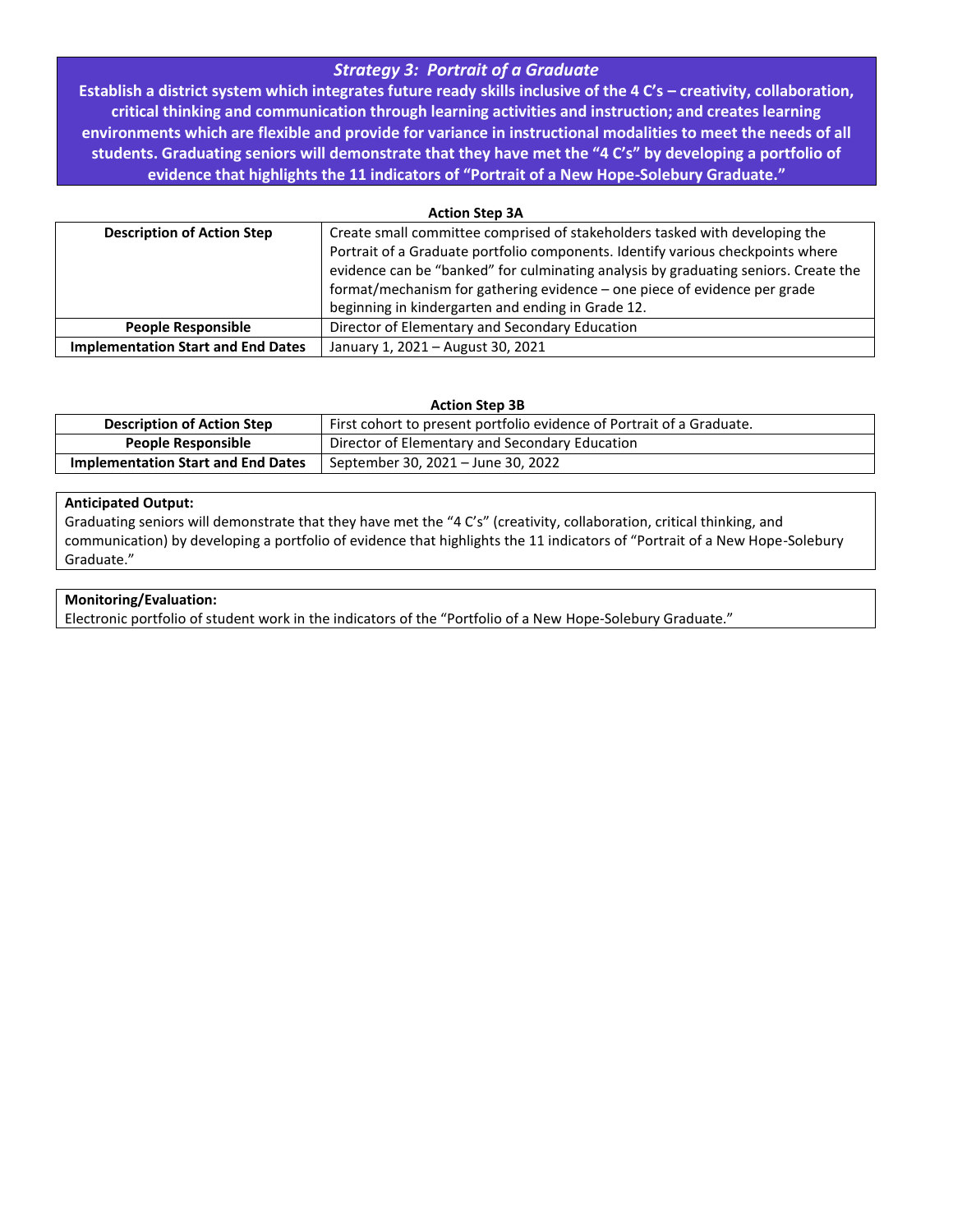### *Strategy 4: Equity in Curriculum*

**Curriculum review by content area, teachers and educational leaders to ensure equity, access and diversity for our curriculum.**

| <b>Action Step 4A</b>                     |                                                                                                                                                                                                                                                                                                                                                                                                                                                                                                           |  |
|-------------------------------------------|-----------------------------------------------------------------------------------------------------------------------------------------------------------------------------------------------------------------------------------------------------------------------------------------------------------------------------------------------------------------------------------------------------------------------------------------------------------------------------------------------------------|--|
| <b>Description of Action Step</b>         | Refine curriculum maps, create where needed and eliminate overlap of unnecessary<br>redundancy. Each cohort area focused during the span of Comprehensive Plan will<br>populate the lesson ideas/plan column aligned to PA Core Standards in Curriculum<br>Connector which previously has not been completed through a lens of equity and<br>diversity.                                                                                                                                                   |  |
|                                           | Form the content area review group consisting of representatives in each grade level K-<br>12 and conduct orientation on curriculum review process. Host monthly meetings with<br>review group, work sessions to map courses, align to PACCS, fill in gaps, eliminate<br>overlaps, identify diversity and equity and script practices that highlight equity and<br>diversity. Identify materials and programs for purchase for the following year.<br>Quarterly reports to Curriculum Advisory Committee. |  |
| <b>People Responsible</b>                 | Director of Elementary and Secondary Education                                                                                                                                                                                                                                                                                                                                                                                                                                                            |  |
| <b>Implementation Start and End Dates</b> | August 1, 2020 - June 30, 2023                                                                                                                                                                                                                                                                                                                                                                                                                                                                            |  |

| <b>Action Step 4B</b>                     |                                                                                    |
|-------------------------------------------|------------------------------------------------------------------------------------|
| <b>Description of Action Step</b>         | Implement refreshed/revised curriculum in reviewed content areas. Revise/adjust    |
|                                           | during the implementation phase where necessary. Solicit stakeholder feedback. Bi- |
|                                           | annual report to Curriculum Advisory Committee                                     |
| <b>People Responsible</b>                 | Director of Elementary and Secondary Education                                     |
| <b>Implementation Start and End Dates</b> | August 1, 2021 – June 30, 2022                                                     |

| <b>Action Step 4C</b>                     |                                                                                  |
|-------------------------------------------|----------------------------------------------------------------------------------|
| <b>Description of Action Step</b>         | Monitor and assess curriculum via feedback, walkthrough, observation and student |
|                                           | performance                                                                      |
| <b>People Responsible</b>                 | Director of Elementary and Secondary Education                                   |
| <b>Implementation Start and End Dates</b> | August 1, 2022 – June 30, 2023                                                   |

#### **Anticipated Output:**

Curriculum that is reflective of multiculturalism, accepting of all, rich with diversity themes and topics, actively engages patrons (staff, students, community) in meaningful learning experience around a celebration of diversity.

#### **Monitoring/Evaluation:**

Yearly review will analyze types of content, programs and instructional strategies that facilitate and highlight diversity.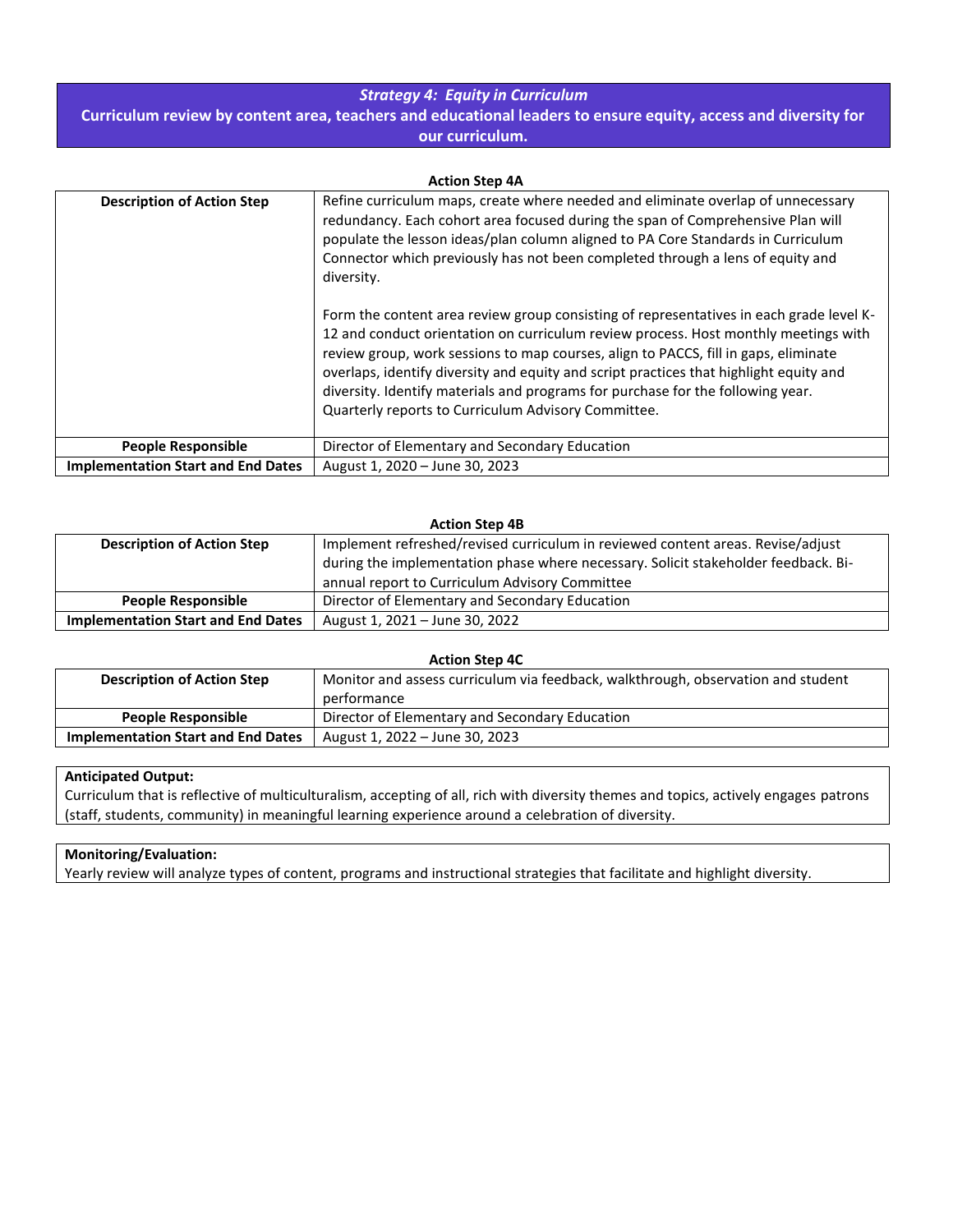### **GOAL 2 TECHNOLOGY INTEGRATION AND INNOVATION**

#### *Strategy 1: Empowering Students with Technology*

**Over the course of the next three years, students will leverage technology by taking an active role in choosing, achieving and demonstrating competency in their learning as well as utilizing technologies within a design process to identify and solve problems by creating new, useful, or imaginative solutions.**

| <b>Action Step 1A</b>                     |                                                                     |
|-------------------------------------------|---------------------------------------------------------------------|
| <b>Description of Action Step</b>         | Provide access to appropriate digital tools for student engagement. |
| <b>People Responsible</b>                 | Supervisor of Educational Technology and Innovation                 |
| <b>Implementation Start and End Dates</b> | August 1, 2020 – June 30, 2023                                      |

#### **Anticipated Output:**

The maintenance and integration of technology tools into the instructional program to assist students in accessing the instructional program to assist students in accessing and expanding the curriculum within budgetary guidelines. The development of a five-year technology plan which will provide access to physical technology resources and ensure infrastructure can support capacity.

### **Monitoring/Evaluation:**

Tool analytics and PLCs

### *Strategy 2: Elevating Student Learning with Technology*

**Over the course of the next three years, educators will continually improve their practice by learning from and with others by exploring innovative practices that leverage technology to elevate student learning.**

| <b>Action Step 2A</b>                     |                                                                                   |
|-------------------------------------------|-----------------------------------------------------------------------------------|
| <b>Description of Action Step</b>         | Provide ongoing differentiated professional development. District leadership will |
|                                           | plan and facilitate professional development on an ongoing basis. Develop and     |
|                                           | facilitate a professional development plan for integration of technology.         |
| People Responsible                        | Director of Elementary and Secondary Education                                    |
|                                           | Supervisor of Educational Technology and Innovation                               |
| <b>Implementation Start and End Dates</b> | August 1, 2020 - June 30, 2021                                                    |

#### **Anticipated Output:**

Implementation of research-based strategies for meaningful technology integration.

#### **Monitoring/Evaluation:**

Instructional supervision models Professional Learning Communities Faculty and Staff Feedback Surveys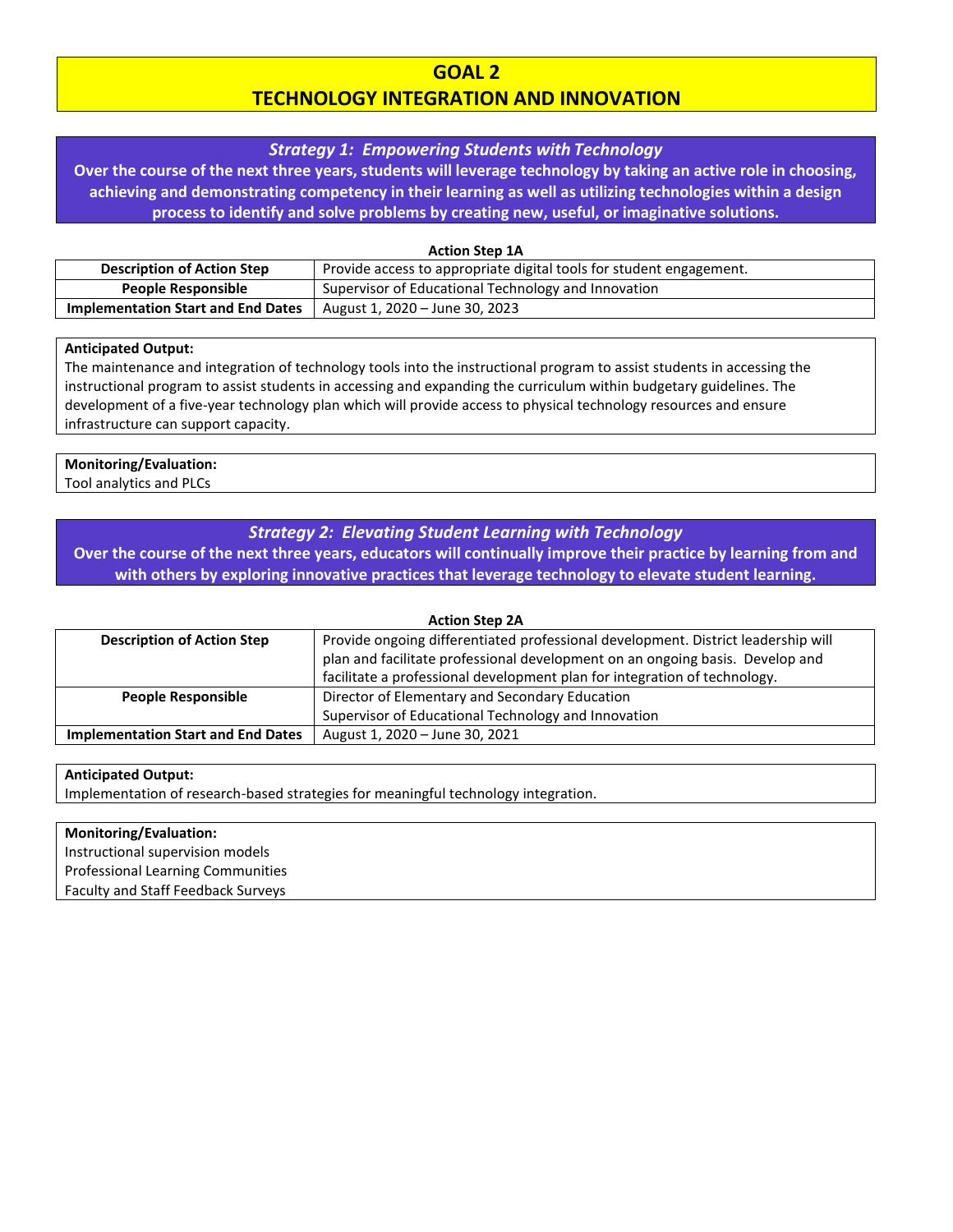### **Strategy 3: Technology Maintenance and Deployment**

**Ensure appropriate technological resources are available to all patrons to support teaching and learning. Provide and support equitable access to technology Devices and resources across the district.**

**Action Step 3A**

| <b>Description of Action Step</b> | The district will elevate the condition of current devices, develop a schedule for the<br>replacement of devices, evaluate infrastructure for capacity, and review vendor technology |
|-----------------------------------|--------------------------------------------------------------------------------------------------------------------------------------------------------------------------------------|
|                                   | and replace as needed. This will include an audit of the district's current technology to<br>identify areas for growth and enhancement for the school district.                      |
| <b>People Responsible</b>         | Director of District Operations                                                                                                                                                      |
| <b>Implementation Start and</b>   | August 1, 2020 - June 30, 2021                                                                                                                                                       |
| <b>End Dates</b>                  |                                                                                                                                                                                      |

#### **Anticipated Output:**

Completion of a five-year plan for technology which plans for the maintenance and development of district technology and moves the district forward in technological innovation.

#### **Monitoring/Evaluation:**

Review of the technology plan annually.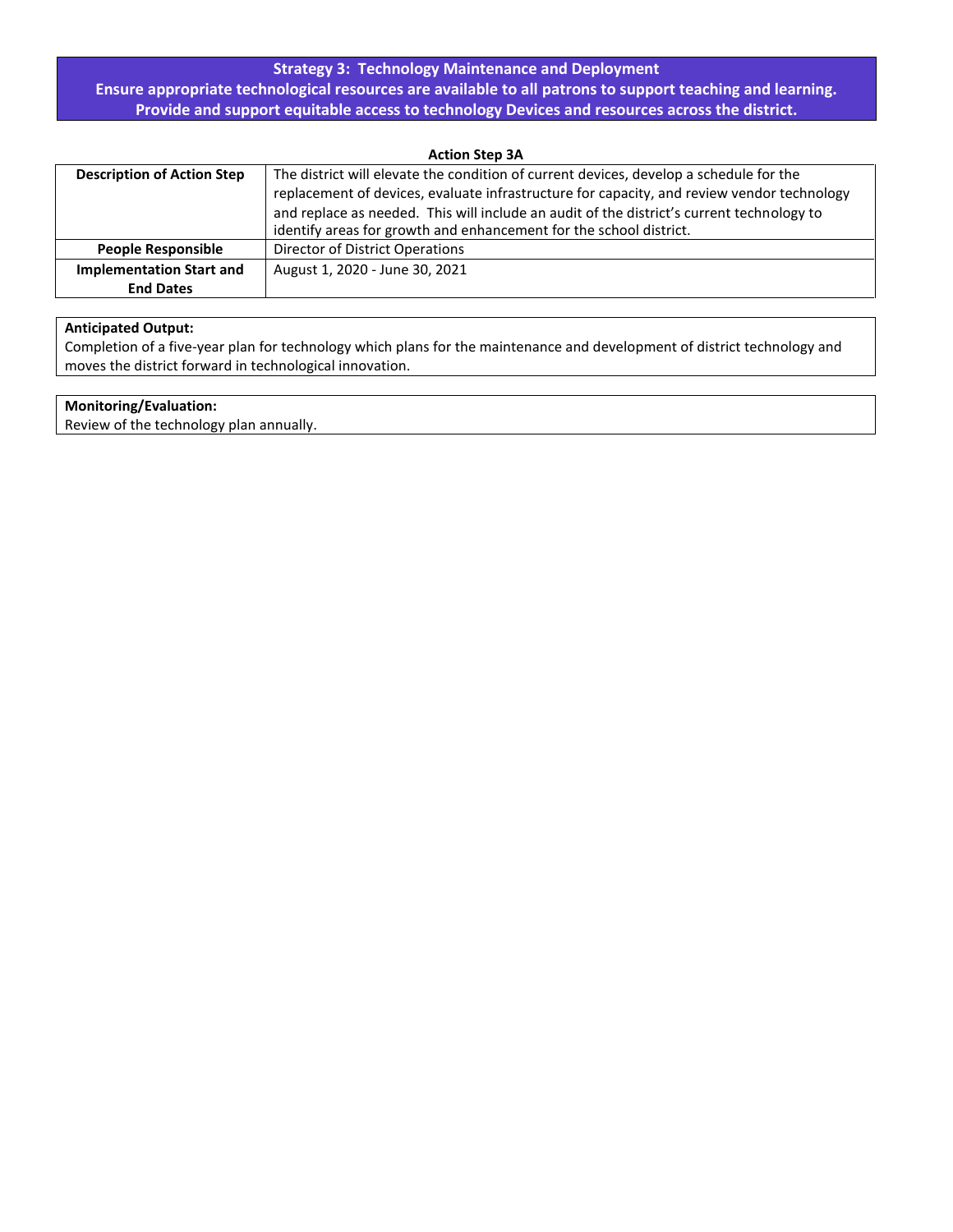### **GOAL 3 COLLEGE AND CAREER READINESS**

#### *Strategy 1: College and Career Readiness*

**Increase student awareness of competencies of college and career readiness skills. All students in the New Hope-Solebury School District will demonstrate standards-based career and college readiness competencies through comprehensive portfolio artifacts collected beginning in kindergarten and culminating in 12th grade. The New Hope-Solebury School District believes that it is critical to prepare its students to be future ready for the increasingly evolving higher education and work environment. In order to prepare our students with an excellent foundation on which they can build their future, we must examine opportunities to ensure our students are college and career ready.**

| <b>Action Step 1A</b>                     |                                                                                    |
|-------------------------------------------|------------------------------------------------------------------------------------|
| <b>Description of Action Step</b>         | Bi-annual guidance advisory committee meeting                                      |
|                                           | Instructional objectives taught by the guidance counselors.                        |
|                                           | Community partnerships                                                             |
| <b>People Responsible</b>                 | Guidance Team                                                                      |
|                                           | Classroom Teachers                                                                 |
|                                           | Director of Student Services                                                       |
|                                           | High School Principal                                                              |
| <b>Implementation Start and End Dates</b> | September 1, 2020 - June 30, 2023                                                  |
| <b>Action Step 1B</b>                     |                                                                                    |
| <b>Description of Action Step</b>         | Integrate into instruction opportunities for students to be exposed to college and |
|                                           | careers through such activities as mentorship, internships, business partnerships, |
|                                           | career pathways and partnerships with higher education and guest speakers          |
| <b>People Responsible</b>                 | Superintendent                                                                     |
|                                           | Guidance Staff                                                                     |
|                                           | High School Principal                                                              |
|                                           | Director of Student Services                                                       |
| <b>Implementation Start and End Dates</b> | September 1, 2020 – June 30, 2023                                                  |

| <b>Action Step 1C</b>                     |                                                                    |
|-------------------------------------------|--------------------------------------------------------------------|
| <b>Description of Action Step</b>         | Expansion of APEX program to earlier High School grades            |
|                                           | College and Career class in 9 <sup>th</sup> grade for all students |
|                                           | Introduction of MBIT starting in grade 5                           |
|                                           | MBIT follow up in grade 9                                          |
| <b>People Responsible</b>                 | Superintendent                                                     |
|                                           | Guidance Staff                                                     |
|                                           | High School Principal                                              |
|                                           | Administration                                                     |
| <b>Implementation Start and End Dates</b> | September 1, 2020 - June 30, 2023                                  |

#### **Anticipated Output:**

A more diverse student post-secondary understanding through the exposure of students to college and career readiness activities throughout their secondary school experience.

#### **Monitoring/Evaluation:**

Data obtained in Naviance about desired student path after graduation.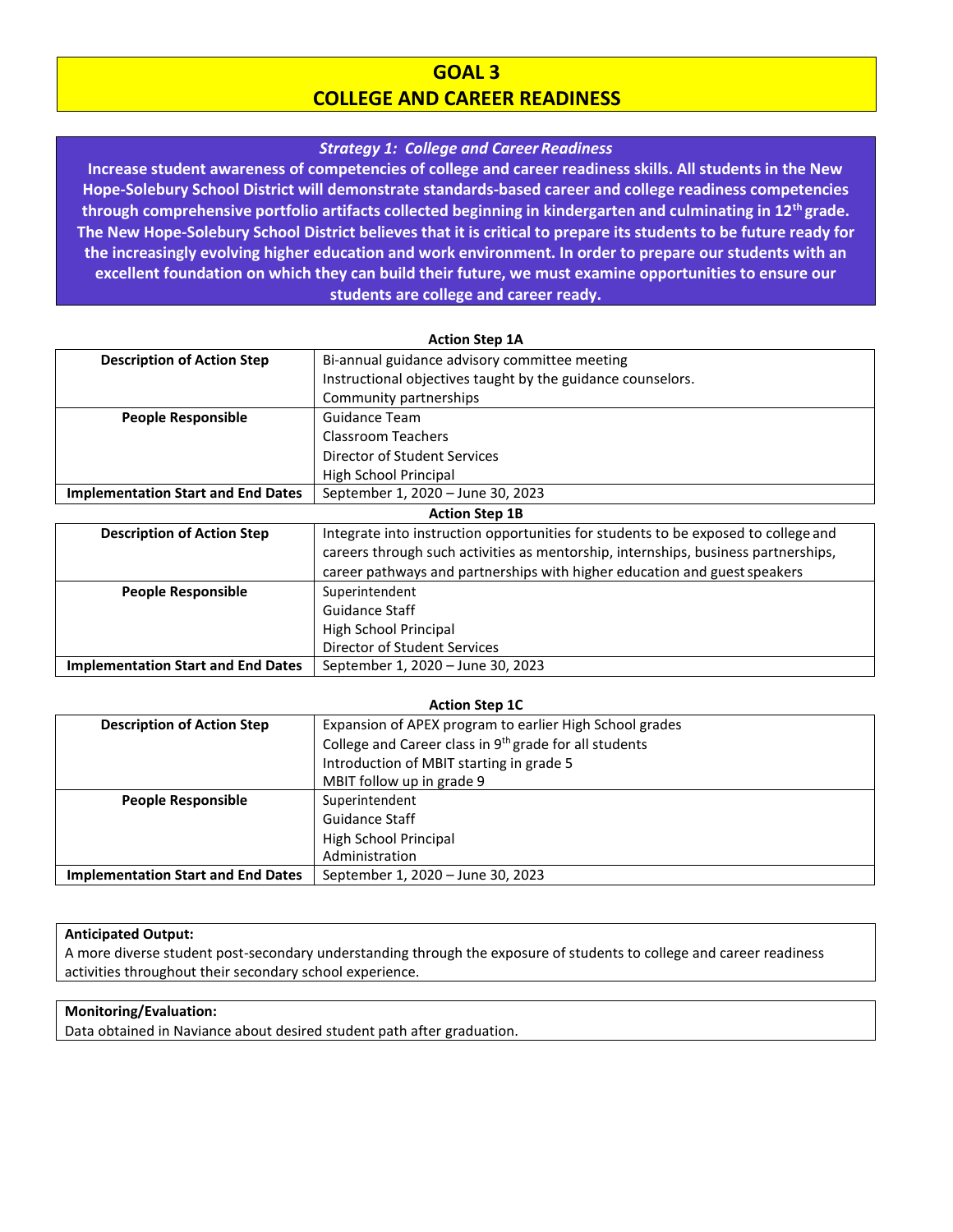### *Strategy 2: Safe and Secure Environment*

**Provide safe and secure environments for our students, staff and community members. A well-maintained and secure physical plan is essential to the overall success of the District. It is also crucial to support students and staff in their social, emotional and behavioral needs. This can be achieved by following a long-range capital project plan and accompanying financial plan that will be consistently monitored and reviewed at the Facilities Advisory Committee Meetings.**

#### **Action Step 2A**

| <b>Description of Action Step</b>         | Partner with engineering consultant to review existing facilities audits to assist in the |
|-------------------------------------------|-------------------------------------------------------------------------------------------|
|                                           | creation of a ten-year capital plan for the school district which is revisited annually.  |
| <b>People Responsible</b>                 | Director of District Operations                                                           |
| <b>Implementation Start and End Dates</b> | July 1, 2020 - June 30, 2021                                                              |

#### **Action Step 2B**

| <b>Description of Action Step</b>  | Develop a finance plan to fund the capital plan which is revisited annually. |
|------------------------------------|------------------------------------------------------------------------------|
| <b>People Responsible</b>          | <b>Chief Financial Officer</b>                                               |
| Implementation Start and End Dates | July 1, 2020 - June 30, 2021                                                 |

#### **Anticipated Output:**

Development of a ten-year capital projects plan with accompanying financial plan to support the completion of the projects

#### **Monitoring/Evaluation:**

Monthly updates and reports to the Facilities Advisory Committee and the Board of School Directors.

#### *Strategy 3: Welcoming School District Community*

**Create a welcoming school district community which is responsive to the needs of all stakeholder groups through the implementation of programs such as No Place for Hate and recommendations from the Equity Committee. Enhance school district climate and proactive safety activities through the development of interventions to address concerns identified through the PAYS Survey and through the implementation of School-Wide Positive Behavior Support and other similar interventions.**

| <b>ACTION STEP SA</b>                     |                                                                                   |
|-------------------------------------------|-----------------------------------------------------------------------------------|
| <b>Description of Action Step</b>         | School level teams will analyze PAYS Survey, Safe 2 Say Reports, SAP, School-Wide |
|                                           | Positive Behavior Support and MTSS data to identify trends in student needs to    |
|                                           | support student Social and Emotional Learning.                                    |
| <b>People Responsible</b>                 | Director of Student Services                                                      |
|                                           | Counselors                                                                        |
|                                           | Social Workers                                                                    |
|                                           | <b>Building Principals</b>                                                        |
| <b>Implementation Start and End Dates</b> | September 1, 2020 - June 30, 2023                                                 |

**Action Step 3A**

#### **Action Step 3B**

| <b>Description of Action Step</b>         | School staff will participate in professional development opportunities to further |
|-------------------------------------------|------------------------------------------------------------------------------------|
|                                           | knowledge and resources to further support student social/emotional learning.      |
| <b>People Responsible</b>                 | Director of Student Services                                                       |
|                                           | Counselors                                                                         |
|                                           | Social Workers                                                                     |
|                                           | <b>Building Principals</b>                                                         |
| <b>Implementation Start and End Dates</b> | September 1, 2020 - June 30, 2023                                                  |

#### **Action Step 3C**

| <b>Description of Action Step</b>         | Continue to foster relationships with parents to access community organizations and<br>resources to support the integration of social emotional supports for students both<br>in school and at home. |
|-------------------------------------------|------------------------------------------------------------------------------------------------------------------------------------------------------------------------------------------------------|
| <b>People Responsible</b>                 | Director of Student Services                                                                                                                                                                         |
|                                           | Counselors                                                                                                                                                                                           |
|                                           | Social Workers                                                                                                                                                                                       |
|                                           | <b>Building Principals</b>                                                                                                                                                                           |
| <b>Implementation Start and End Dates</b> | September 1, 2021- June 30, 2023                                                                                                                                                                     |
|                                           |                                                                                                                                                                                                      |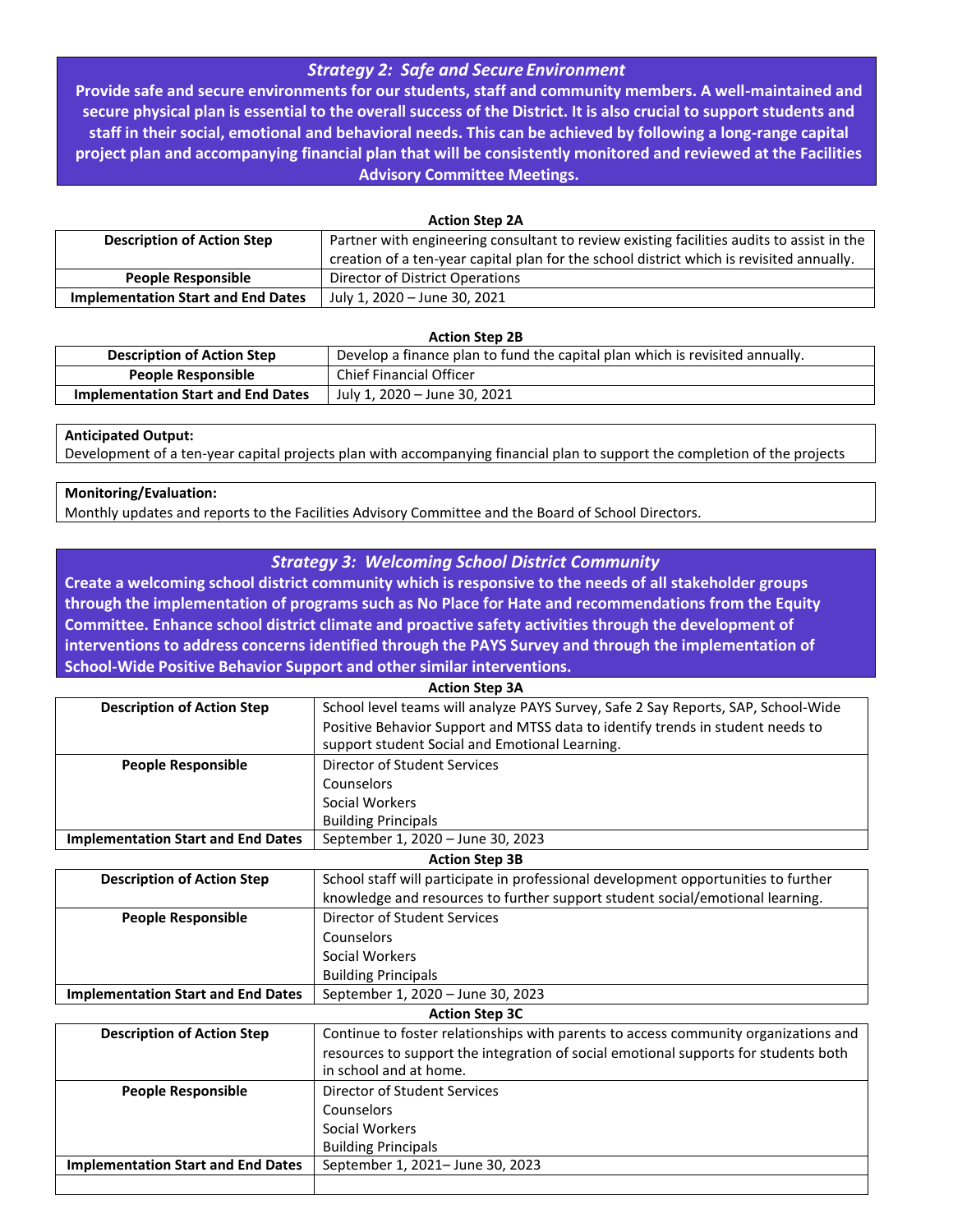#### **Anticipated Output:**

Development of comprehensive suppository of resources for staff to access to support student social and emotional learning.

### **Monitoring/Evaluation:**

Regular reports through Special Education Advisory Committee.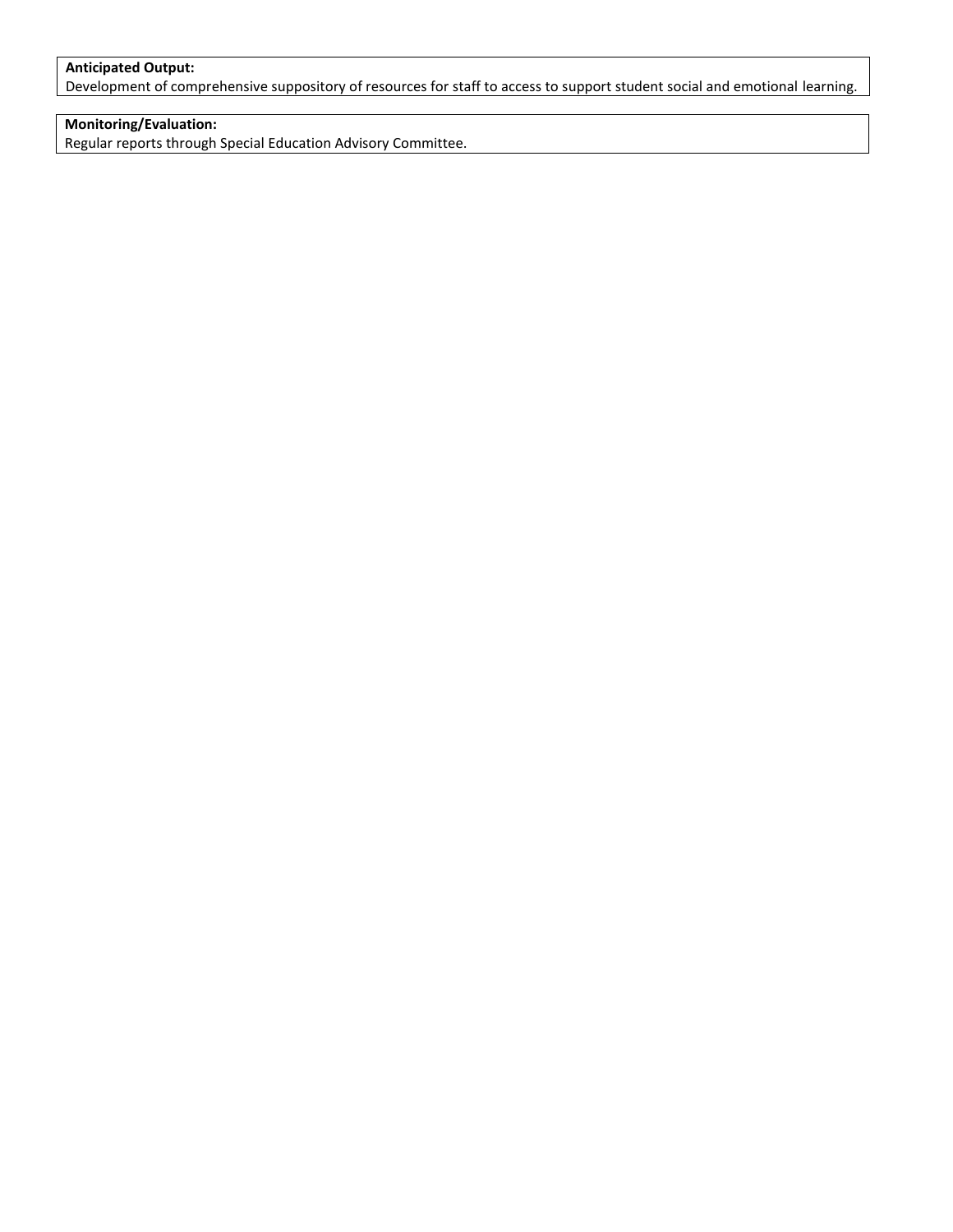### **GOAL 4 COMMUNITY ENGAGEMENT**

#### *Strategy 1: Communication Outreach*

**The New Hope-Solebury School District has identified communication as a goal for the comprehensive planning process so that the district can increase its level of connectivity with its stakeholder groups. The school district will conduct a communications audit and develop a communication plan to increase the level of connectivity of engagement with stakeholder groups as evidenced through increased stakeholder involvement in school district activities.**

#### **Action Step 1A**

| <b>Description of Action Step</b>         | Contract with a media company to complete a comprehensive communication audit        |
|-------------------------------------------|--------------------------------------------------------------------------------------|
|                                           | for the New Hope-Solebury School District which will review all current              |
|                                           | communications for the New Hope-Solebury School District and its ability to connect  |
|                                           | with District stakeholder groups. The audit will offer recommendations for how the   |
|                                           | New Hope-Solebury School District could improve our communications process in        |
|                                           | order to more effectively meet the needs of our stakeholders and connect with groups |
|                                           | who have been marginalized in our communication process.                             |
| <b>People Responsible</b>                 | Superintendent                                                                       |
| <b>Implementation Start and End Dates</b> | September 1, 2020 - June 30, 2021                                                    |

#### **Action Step 2B**

| <b>Description of Action Step</b>         | Use the results of the comprehensive communication audit to develop a              |
|-------------------------------------------|------------------------------------------------------------------------------------|
|                                           | comprehensive communication plan for the school district which identifies district |
|                                           | stakeholder groups and provides targeted plans for outreach and engagement of each |
|                                           | group with the school district.                                                    |
| <b>People Responsible</b>                 | Superintendent                                                                     |
| <b>Implementation Start and End Dates</b> | June 30, 2021- June 30, 2022                                                       |

#### **Action Step 3C**

| <b>Description of Action Step</b>         | Reallocate district resources to supervise and administer school district         |
|-------------------------------------------|-----------------------------------------------------------------------------------|
|                                           | communications and community outreach measures to further the development of a    |
|                                           | consistent message for school district communications and greater coordination of |
|                                           | district communications to all patrons.                                           |
| <b>People Responsible</b>                 | Superintendent                                                                    |
|                                           | Director of Human Resources                                                       |
| <b>Implementation Start and End Dates</b> | June 30, 2021 - June 30, 2023                                                     |

#### **Anticipated Output:**

As a result of this action plan, the New Hope-Solebury School District will develop a comprehensive district communication plan which will coordinate and drive school district communication with all the school district patrons under the supervision of a dedicated members of the administrative team.

#### **Monitoring/Evaluation:**

The completion of a comprehensive communication plan for the school district with clear plans for communications with the school district with clear plans for communications with the school district stakeholder groups.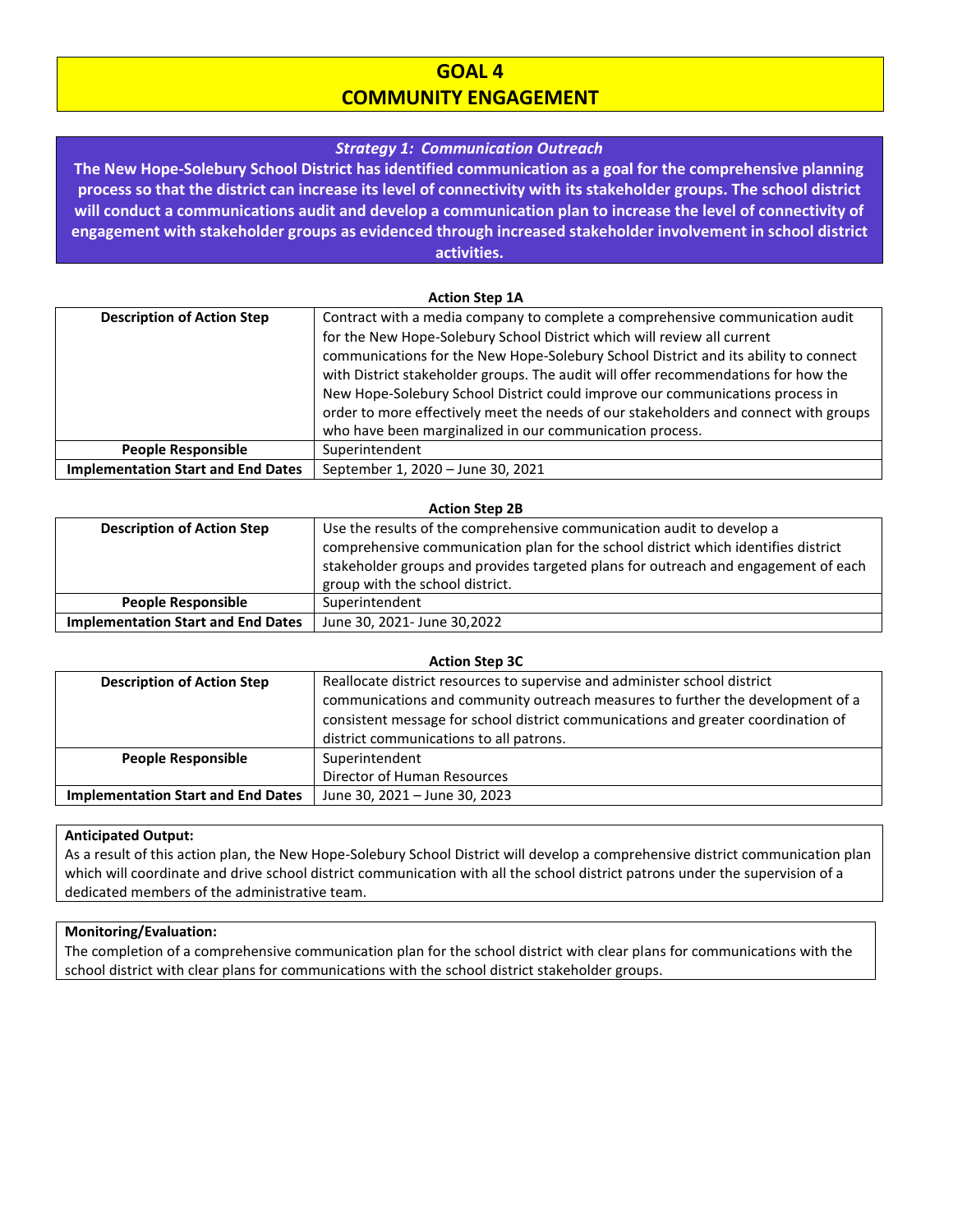### *Strategy 2: Stakeholder Engagement*

**The New Hope-Solebury School District will develop a plan for the active engagement of stakeholder groups within the school district community through specifically targeted outreach initiatives to increase the level of engagement of these groups with the school district. There are several stakeholder groups in our community which have been marginally engaged in our school community and no specific effort has been taken to seek to develop partnerships with them. Some of these groups include our senior citizen group, our alumni, and our local businesses. Through the development of this goal, we expect to increase the engagement of these groups with our school district which will provide for increased opportunities for partnerships between these patrons and the** 

**Action Step 2A**

| <b>Description of Action Step</b>         | Conduct a survey of stakeholder groups in the school district with a specific focus on<br>those stakeholder groups which have had marginal involvement in the school district to<br>date. |
|-------------------------------------------|-------------------------------------------------------------------------------------------------------------------------------------------------------------------------------------------|
| <b>People Responsible</b>                 | Superintendent                                                                                                                                                                            |
| <b>Implementation Start and End Dates</b> | September 1, 2020 - June 30, 2021                                                                                                                                                         |

| <b>Action Step 2B</b> |  |
|-----------------------|--|
|                       |  |

| <b>Description of Action Step</b>         | Utilizing the results of the stakeholder surveys and the communication audit and develop |
|-------------------------------------------|------------------------------------------------------------------------------------------|
|                                           | a comprehensive plan to enhance engagement of school district patrons specifically;      |
|                                           | alumni, senior residents and the business community in the district.                     |
| <b>People Responsible</b>                 | Superintendent                                                                           |
|                                           | Director of Communications and Community Engagement                                      |
| <b>Implementation Start and End Dates</b> | September 1, 2021 - June 30, 2023                                                        |

| <b>Action Step 2C</b> |  |  |
|-----------------------|--|--|
|-----------------------|--|--|

| Develop a menu of activities and programs which can foster positive relationships with |
|----------------------------------------------------------------------------------------|
| school district community members to enhance their presence in the school district at  |
| events and activities and broaden our partnership with these community members to      |
| enhance our school district programs and activities                                    |
| Director of Student Services                                                           |
| Counselors                                                                             |
| <b>Building Principals</b>                                                             |
| September 1, 2021- June 30, 2023                                                       |
|                                                                                        |

#### **Anticipated Output:**

The objective of these activities would be enhanced engagement of our community patrons, most notably our marginalized stakeholders, with our school district community. We would also expect that we would see greater participation in our school district events and activities with an increase in stakeholder groups who have been involved in minimal numbers in the past.

#### **Monitoring/Evaluation:**

The development of a plan for stakeholder engagement and an increase in the number of participants from marginalized stakeholder groups will assist us in monitoring our accomplishment of this goal.